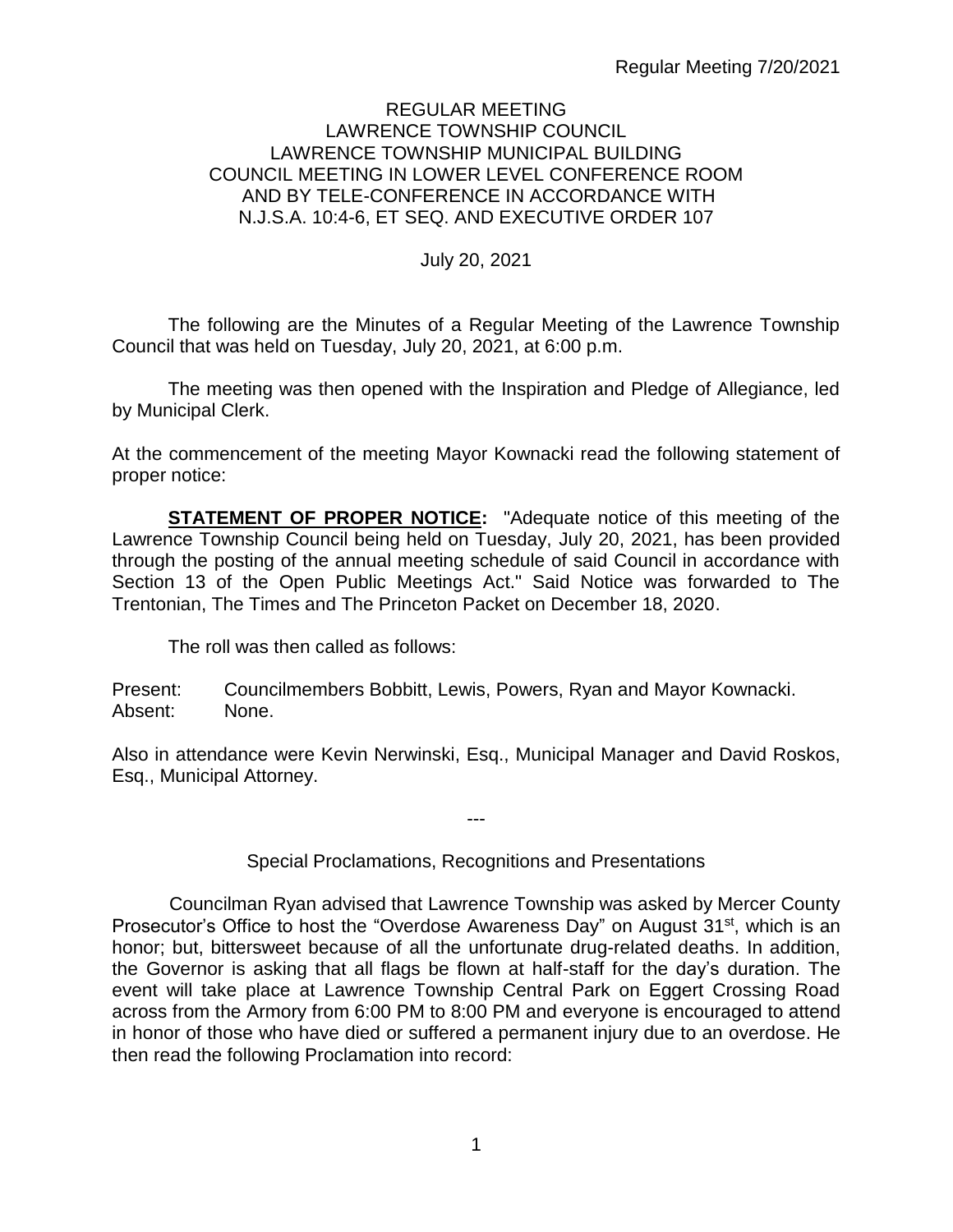Proclamation Declaring August 31<sup>st</sup> as Overdose Awareness Day

**Proclamation**

**WHEREAS,** addiction is a chronic disease, characterized by compulsive or difficult to control drug use despite the harmful consequences; and

*WHEREAS,* addiction is seen by both the Centers for Disease Control and the World Health Organization as a fast-growing epidemic that can all too easily lead to overdose and death; and

**WHEREAS,** in 2020, 81,000 individuals died from a drug overdose in the United States; and

*WHEREAS,* in New Jersey alone, 3,200 people died from a drug overdose in 2020; and

**WHEREAS,** additionally, for every drug overdose that results in death, there are many more non-fatal overdoses, each taking an emotional and economic toll on the individual, their family, and the community at large; and

*WHEREAS,* addiction can fuel feelings of shame, guilt, embarrassment, depression, and hopelessness, causing individuals to resist seeking treatment and support; and

**WHEREAS,** Overdose Awareness Day is a global event held on August 31<sup>st</sup> of each year, the goal of which is to raise awareness of drug overdoses, reduce the stigma of a drugrelated death, and to acknowledge the grief felt by families and friends remembering those who have died or had a permanent injury as a result of a drug overdose; and

*WHEREAS,* to further the goals of Overdose Awareness Day, all flags throughout the State should be flown at half-staff for the day's duration; and

**WHEREAS,** Overdose Awareness Day in New Jersey sends a strong message to former or current substance users, namely, that they are valued, and that overdose death is preventable.

*NOW, THEREFORE, BE IT PROCLAIMED* by the Township Council of the Township of Lawrence, County of Mercer, State of New Jersey that August  $31<sup>st</sup>$  in the Township of Lawrence shall be declared

# **Overdose Awareness Day**

**BE IT FURTHER PROCLAIMED** that the Governor is respectfully requested to order flags be flown at half-staff and to issue a proclamation calling upon public officials and the citizens of this State to observe "Overdose Awareness Day" with appropriate activities and programs each year.

2

 $\sim\sim\sim$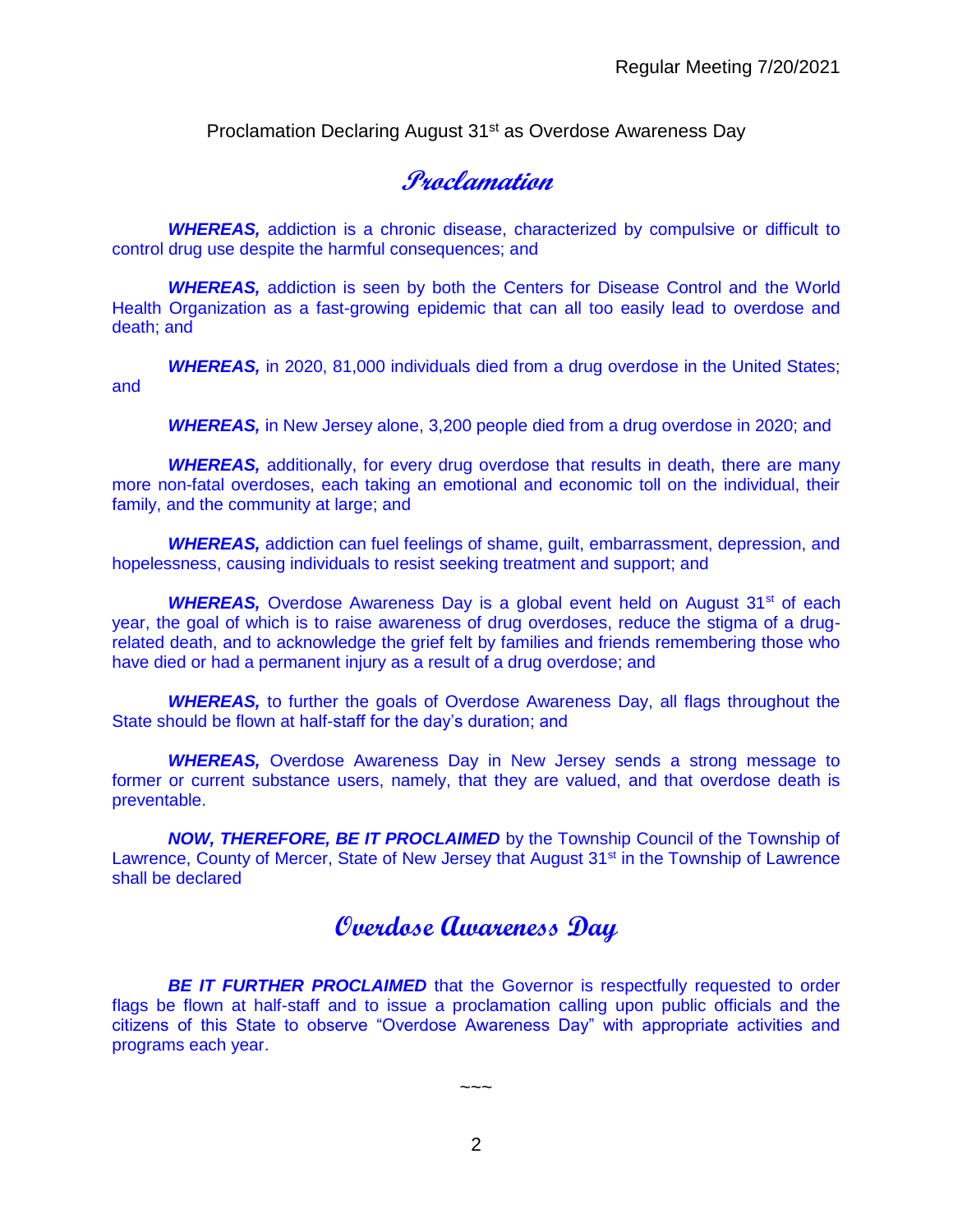Mayor Kownacki advised that they would be revising the schedule to move up Resolution No. 260-21 (18-H.13) on the Agenda and asked Harold Vereen to please step to the podium. He indicated it took many years to get to this point as he remembers the meetings and the vision. He also remembers the fundraisers and working with volunteers on the Johnson Trolley Line moving stuff, planting flowers and the cleanups as he and Mr. Vereen go back many years. And, he has always said that Mr. Vereen is his mentor and it gives him great honor tonight to finally say that a portion of the Greenway is now officially called "**THE HAROLD VEREEN WALKWAY",** after which he read the following Resolution into record:

## Resolution No. 260-21

WHEREAS, Harold Vereen has been a lifelong resident of the Eggert Crossing section of Lawrence Township; and

WHEREAS, Harold has given of his time, knowledge and energy in his total commitment to Lawrence Township and more particularly the Eggert Crossing area in an effort to improve the quality of life for its residents; and

WHEREAS, in furtherance of his desire to continue to help the Lawrence community in general, he has served on many civic associations, Township Council and is a current member of the Ewing-Lawrence Sewerage Authority Board; and

WHEREAS, the Lawrence Township Council is desirous of recognizing Mr. Vereen's many years of service to the Township;

NOW, THEREFORE, BE IT RESOLVED by the Township Council of the Township of Lawrence, County of Mercer, State of New Jersey that it hereby authorizes that the portion of the Johnson Trolley Line that runs through the Eggert Crossing area be and is hereby named:

## **THE HAROLD VEREEN WALKWAY**

and

BE IT FURTHER RESOLVED, that all residents of the Township are encouraged to explore this Walkway and enjoy the historical significance and all the natural beauty that it has to offer.

Resolution No. 260-21 (18-H.17) was approved by the following roll call vote:

| <b>COUNCIL</b>        | <b>AYE</b> | <b>NAY</b> | <b>PRESENT</b> | <b>ABSENT</b> | <b>ABSTAIN</b> | <b>MOVE</b> | <b>SECOND</b> |
|-----------------------|------------|------------|----------------|---------------|----------------|-------------|---------------|
| <b>Mr. Bobbitt</b>    | ~          |            |                |               |                |             |               |
| Ms. Lewis             |            |            |                |               |                |             |               |
| <b>Mr. Powers</b>     |            |            |                |               |                |             |               |
| Mr. Rvan              | ^          |            |                |               |                |             |               |
| <b>Mavor Kownacki</b> | ~          |            |                |               |                |             |               |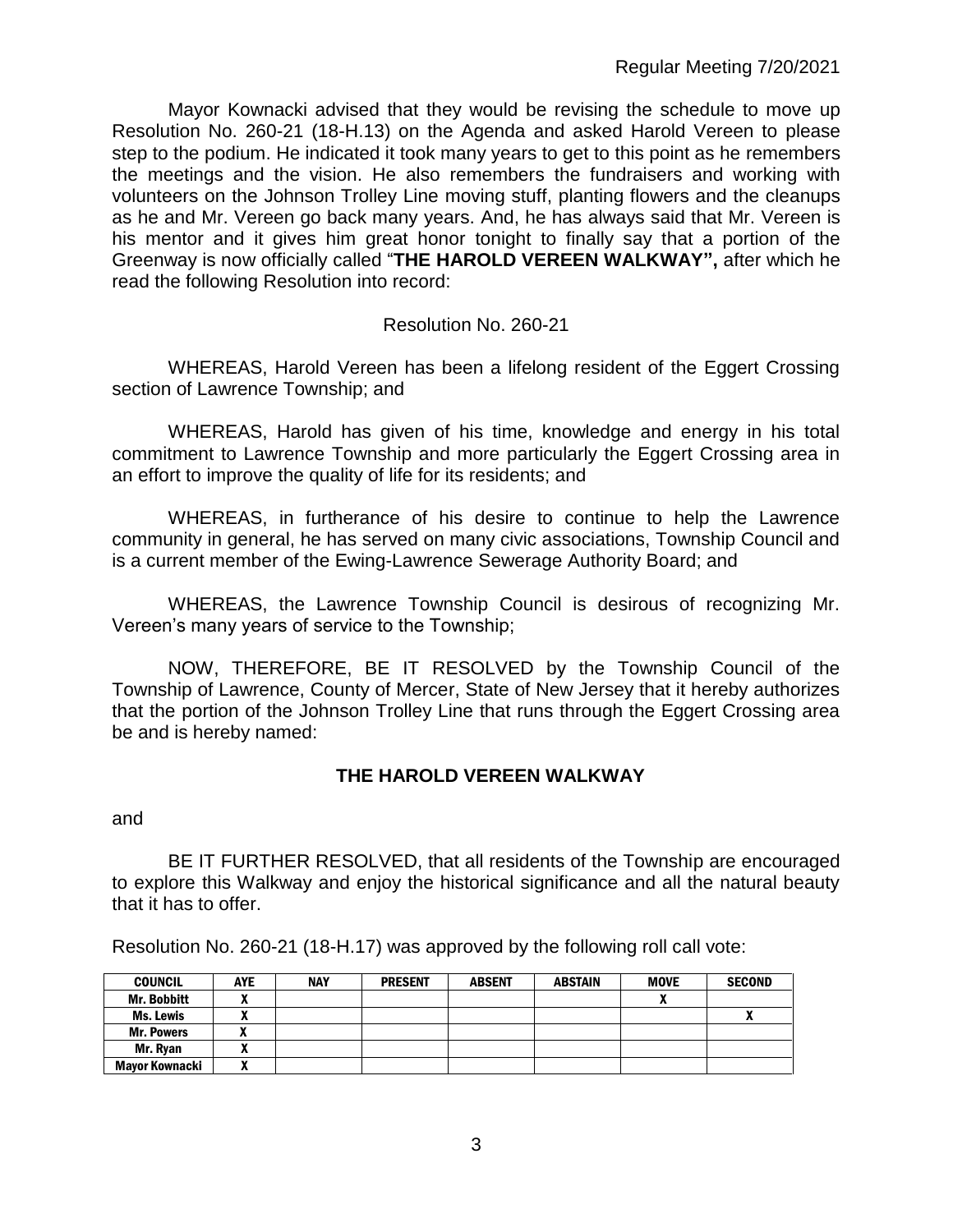Cited Resolution is spread in its entirety in the Resolution Books of the Township of Lawrence.

Mayor Kownacki asked Mr. Vereen if he had any comments. Mr. Vereen stated he would first like to thank God for giving him the ability to work with many people and for always putting people in his path throughout the years, including Mayor Kownacki, to help lead and guide his direction. Because, when he ran into things that he did not have an answer to somebody was always there to help when needed. He went on to discuss he and his brother, Fred, who did a slide presentation at the Democratic Club showing the condition of Eggert Crossing and them going around showing the presentation to every group that would have them, and indicated Mayor Kownacki (Jim) latched on to their vision, helping with everything from pulling weeds to planting flowers as there was nothing above or beneath him that he would not do to help them.

Mr. Vereen further acknowledged Robin Murray who he indicated was working with him on another project at New Salem Baptist Church and in speaking with her about the need for a planner and lot of other things for the Eggert Crossing community he inquired if she could help. She stated 'no' it was too much for her to handle at that time; but, she did know some planners who might be willing to help. So, she arranged a meeting, they met with the Planners who advised them that a complete study of Eggert Crossing would cost about \$29,000. They then took the idea to the former Municipal Manager, Bill Guhl, who advised that Lawrence Township did not have the money to do the Study. But, at the time, Robin was teaching at Rutgers University and knew a group from the Rutgers Graduate Program who was looking to do a study. She brought that group in from Rutgers and from there a vision for Eggert Crossing was developed, which is how things have continued to happen, and the only thing missing from their vision is the housing that they wanted to do.

In closing, Mr. Vereen thanked the Mayor and Council for all of their support over the years and stated there is no greater honor than to have one's name put on a walkway or something like that. He also thanked his wife, Joyce, for being his biggest supporter. Thereafter, Mayor Kownacki thanked Mr. Vereen and stated on August 14<sup>th</sup> they will have an official dedication ceremony on Eggert Crossing Road.

Proposed Restructuring of the Fire Department presented by Jack Oakley, Director, Division of Fire Emergency Medical Services

~~~

Mayor Kownacki advised that Jack Oakley, Director of Division of Fire Emergency Medical Services, would be providing a report on the proposed restructuring of the Fire and Emergency Medical Division. He then turned the floor over to Mr. Oakley.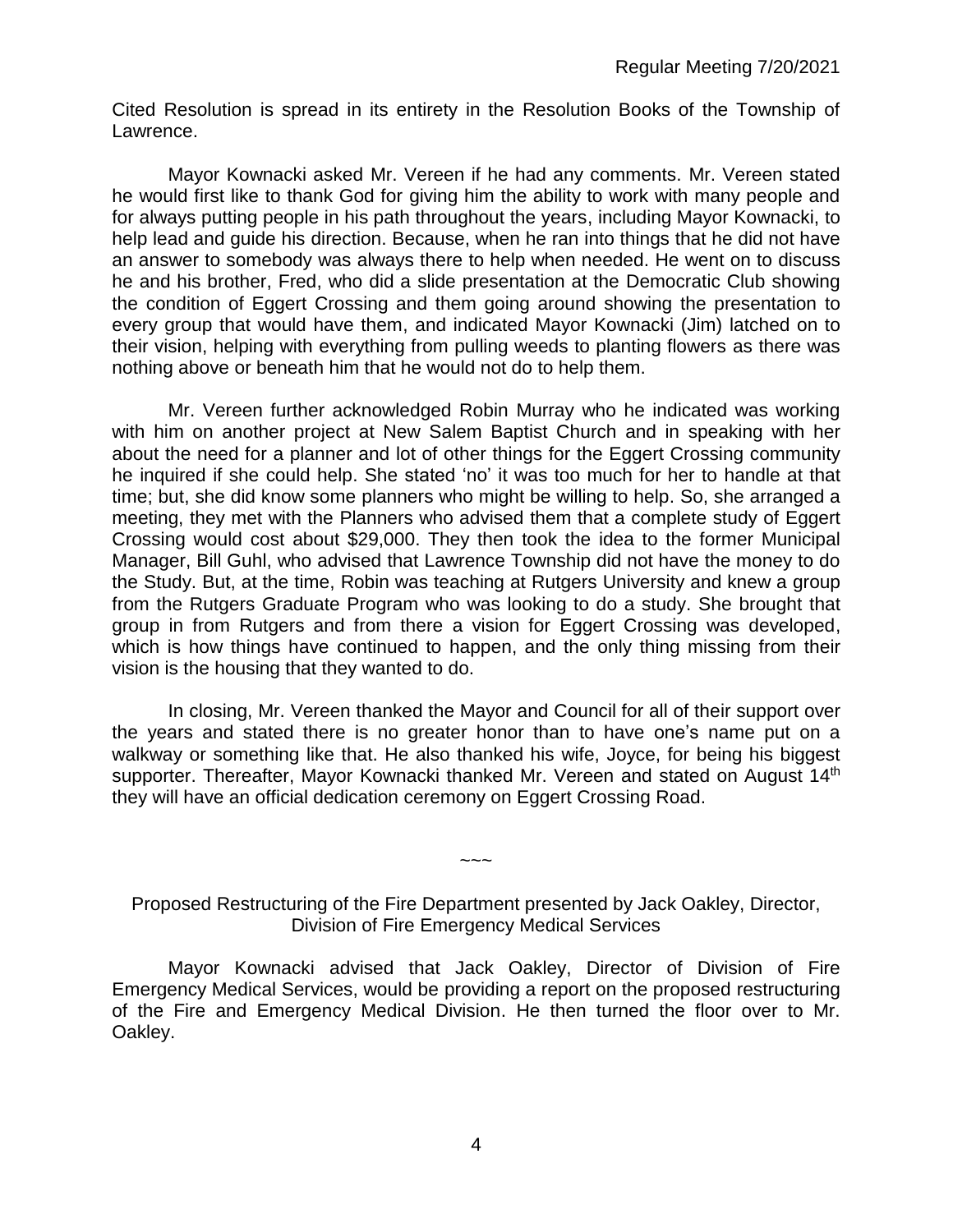Mr. Oakley greeted the Mayor and Council and everyone in the audience, and indicated that he would be speaking about a revision to the standing Ordinance amending the Lawrence Township Administrative Code establishing a Lawrence Township Fire Department and Emergency Medical Service Division under the Department of Public Safety. Further, Mr. Nerwinski has circulated copies of the draft Ordinance and the Lawrence Township Fire Department Standard Operating Guidelines along with the recommendations that he will be reviewing during his report.

Mr. Oakley reported that Lawrence Township requested The Rodgers Group to do a Fire Study for emergency services in Lawrence Township about a year ago, and out of that Study came thirty-eight (38) recommendations of things that the Township can do better or tweak in terms of what they already have or do not have in place. Thereafter, he and Mr. Nerwinski toured through the report reviewing and prioritizing some of those recommendations based on the critical nature of things that needed to be implemented immediately, middle of the road, and long-term.

Mr. Oakley advised subsequent to the meetings with the Municipal Manager, he was instructed to meet with the Administrative and Operational Groups from the three fire companies – Slackwood Fire Company, Lawrence Road Fire Company and Lawrenceville Fire Company. From that meeting they created a Subcommittee consisting of the three (3) Fire Chiefs, Ed Tenza, Lawrence Fire Marshal, Chrissie Vincent, Chief of Emergency Medical Services, and himself. The Subcommittee met on a few occasions and reviewed some of the recommendations from the Fire Report, as well as things they thought should be implemented as soon as possible and came up with a plan as to how they wanted to proceed. Subsequent to that meeting, he met with the Presidents of each fire station with the exception of Lawrenceville Fire Company, who chose not to meet, as they indicated they were well aware of the Township's plans and pretty much on board. Thereafter, he met with the Slackwood Fire Company and Lawrence Road Fire Company who made some recommendations that were dovetailed into their plans.

Mr. Oakley imparted that he would now be reviewing the immediate plans that he and Mr. Nerwinski felt should be done right away and proceeded with an in-depth review of the following recommendations and revisions from the Fire Study:

- Recommendation 3 Current protocol of fire, rescue, and EMS dispatching hand-off to County dispatch to ensure alarm handling times are within NFPA alarm handling time performance standards. (Mr. Oakley noted the problem was addressed and corrected after a meeting with iXP.)
- Recommendation 4 Analysis of station turnout times and overall response times for incidents. (Mr. Oakley stated the matter was addressed with the Volunteer Firefighters who now have a much better response time answering calls.)
- Recommendation 6 Review of Box Alarm run cards annually to ensure available resources for both mutual and automatic aid are current. (Mr. Oakley noted they revised the Box Alarm Plan and implemented a geographic response that reduced the number of box alarm plans township-wide.)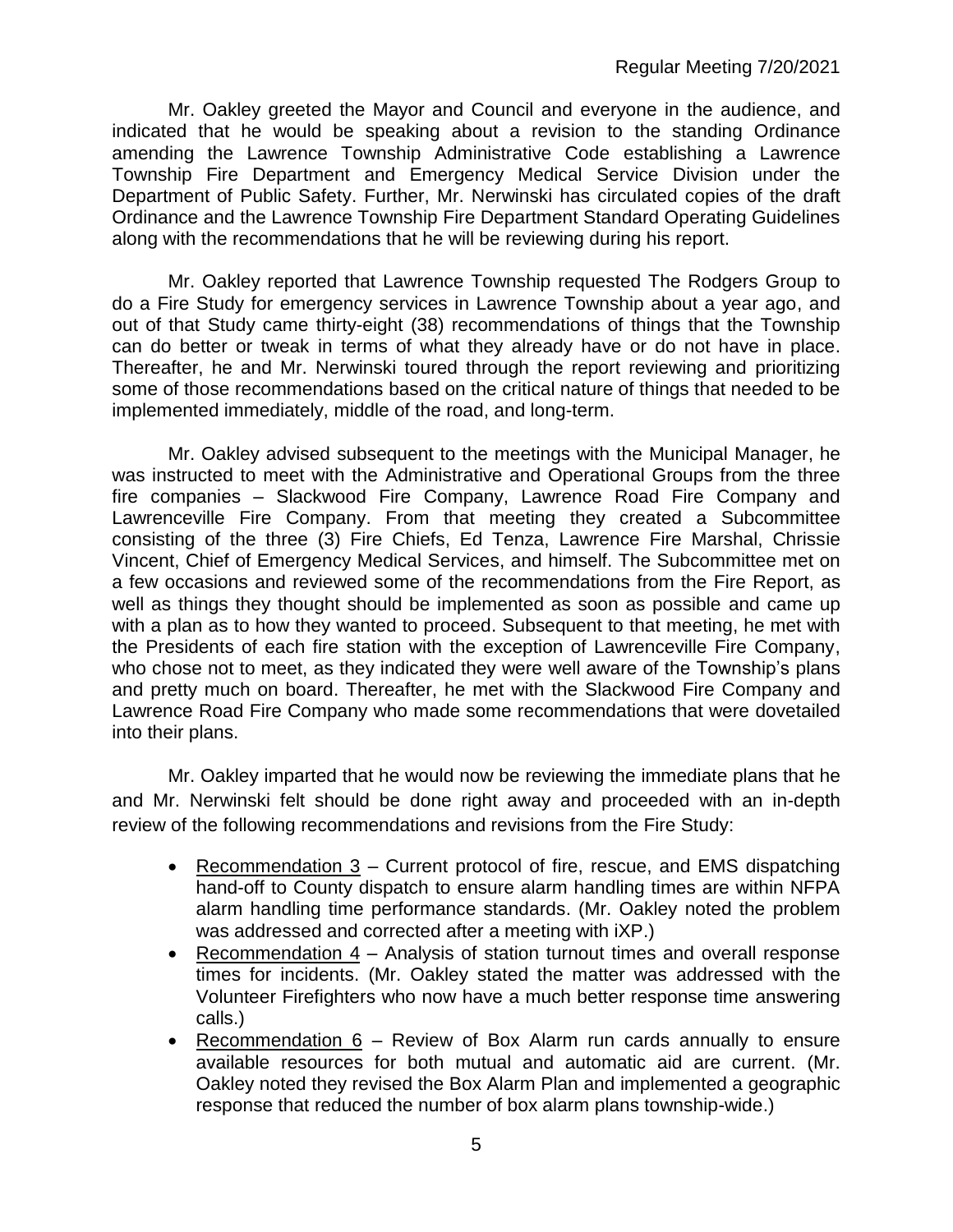- Recommendation 7 Revise training programs to institute a standardized training program, both in-person and online. (Mr. Oakley advised due to the pandemic they cut down in-person drill capabilities; but obtained a 24/7 online training platform that they gave to each of the volunteer firefighters and EMT's, which proved to be successful and great training tool across the board.)
- Recommendation 10 Agency to Consider expanding automatic aid agreements with contiguous communities to work toward meeting NFPA 1720 staffing requirements for structure fires – (Mr. Oakley advised that they revised the plan so that the person who is in charge of the incident do not have to think about who is coming to the call, the person will already know by the area where the call is at and what the nearest available mutual aid resources are for him or her if they are in charge of the scene.)
- Recommendation 11 Review agreement with utilities (TWW) providing fire hydrants services to build in inspection and flow testing schedule that meet American Water Works Association operations manual. (Mr. Oakley noted the matter was addressed by having the career staff inspect fire hydrants throughout the Township and document their findings of the hydrant system that is in ill repair.)
- Recommendation 12 Develop and Implement a comprehensive, single set of Standard Operating Guidelines for the Lawrence Township Fire Division (Mr. Oakley stated they developed over twenty-five (25) SOG's that will be instituted and dovetailed in with the Standard Operating Guidelines for the Career Staff.)
- Recommendation  $19$  Revise the municipal ordinance to create a single, combination volunteer and career division under the authority of a full-time career fire chief (Draft Ordinance provided to the Council for review and consideration.)

Mr. Oakley indicated the items he just reviewed are the immediate things that they would like to address first, and he will now be reviewing the 18-month Short-term Plan as follow:

- Recommendation 5 Township should undertake an in-depth study of the current fire station locations and capabilities in regard to overall emergency service demand and response times to determine the feasibility of constructing a new fire station in a central location in the Township. (Mr. Oakley noted that is an on-going evaluation.)
- Recommendation 9 Township to evaluate the Volunteer Incentive Program and consider program expansion to work toward meeting NFPA 1720 staffing requirements for structure fires (Mr. Oakley provided an explanation regarding the incentive program, stipend increases for the volunteer fire crews, creation of a \$2500 stipend for the newly created positions for Deputy Chiefs and the Chiefs properly being chosen by their individual stations to serve for a 2-year term.)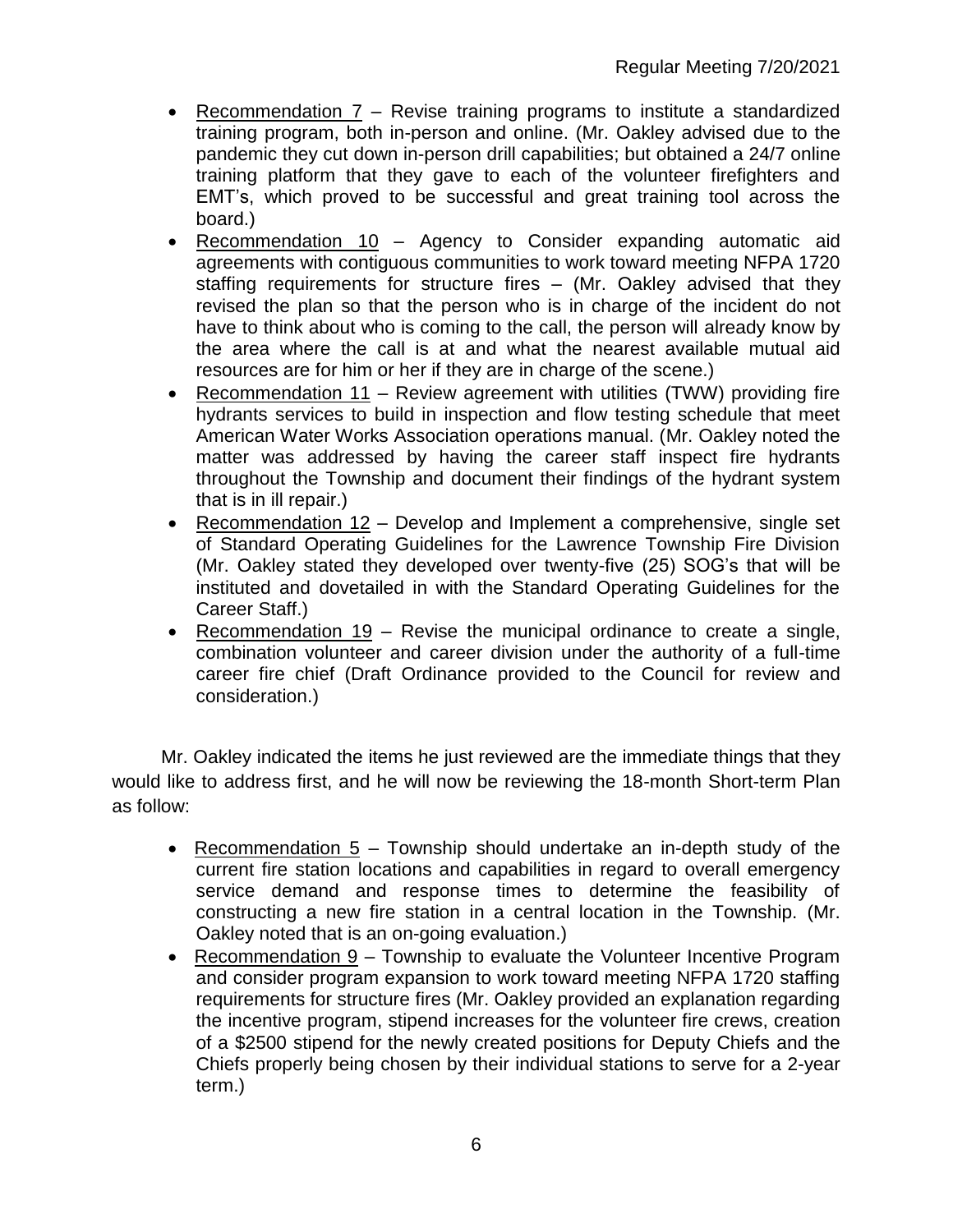- Recommendation 15 Township reviewing the feasibility of an EMS/Career Firefighter consolidation as a method to enhance the delivery of EMS. (Mr. Oakley noted that the Draft Ordinance combines the Fire and EMS Division as well as the Fire Marshal's Office under the Department of Public Safety)
- Recommendation 22 Township should include leadership and supervisory training as a requirement for all company and chief officers. (Mr. Oakley advised that one of the SOP's have the qualifications necessary to be one of the ranking officers in the individual stations, starting from the Deputy Chief on down to a Lieutenant, Safety Officer and Fire Police Captain.)
- Recommendation 32 Create, a single department-wide application, approval and on-boarding process for firefighter candidates that includes a rapid background investigation. (Mr. Oakley noted that this recommendation was a stickler because each fire company does it differently; but, he task one of the presidents of the fire stations to get together and have a committee chosen to come up with a complete standardized package that each one of the stations will use to recruit more qualified individuals.)
- Recommendations 36 & 38 Expanding the career and duty crew program to cover the periods when career staffing is not available to ensure sufficient and immediately firefighting response. (Mr. Oakley indicated he already addressed the duty crew hours, and the Career Staff will help them cover more hours during the day and also give them more days of the week as well.

Mr. Oakley stated that concludes his presentation with regards to the recommendations. He then turned the floor over to the Municipal Manager.

Mr. Nerwinski stated when he first took over as the Municipal Manager the Fire Department was under the Police Department which he felt was a situation that needed to be addressed. He indicated they have been very fortunate as a community to have the benefit of volunteer fire companies for more than a century; but, the trend as it relates to volunteers, is trying to keep the number at a sufficient amount to be able to respond and provide the community with the level of fire protection they deserve, which is dwindling. They are now challenged with trying to find ways to preserve the three (3) volunteer fire companies that have served the community so well and the dedicated, core group of firefighters who want to continue as volunteers. Also, there was some discussion about going to complete career firefighters which they did not think was advisable at this time for a variety of reasons.

Mr. Nerwinski indicated the recommendations they received from the Fire Study provided them the framework they needed to unify the career and volunteer staff along with the EMT's and the Fire Marshal and allow them to provide the level of service the community has come to expect. So, the Ordinance they prepared tonight is the framework and the beginning document that unifies the Fire and Emergency Medical Service Division. However, it is not the Bible in terms of how everything is going to end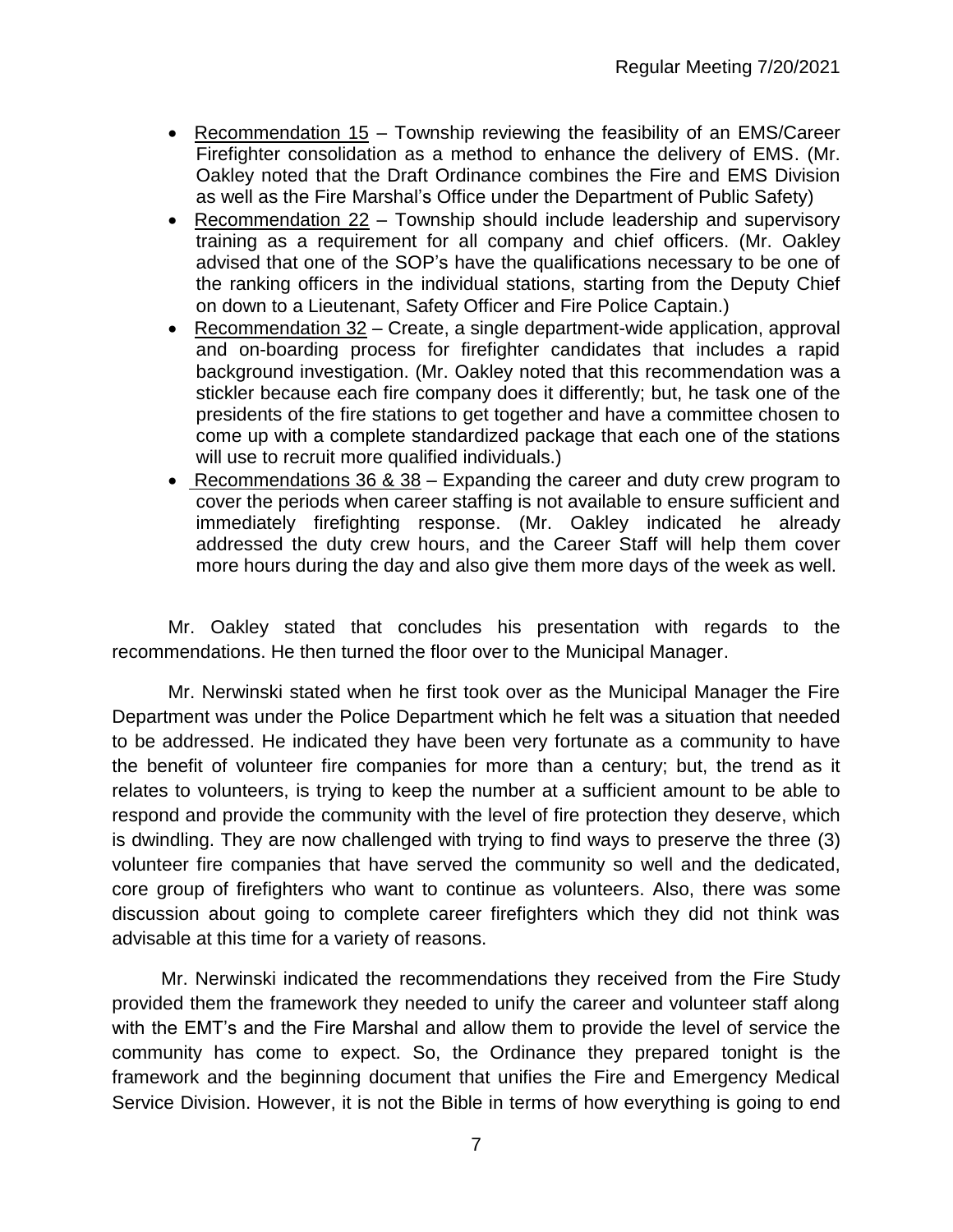up; because, there are administrative tasks that are required that are beyond the Council's purview as legislators and policymakers.

Mr. Nerwinski stated he hopes after the Council reviews the Draft Ordinance that they are on-board being he feels this task of moving the Fire and Emergency Services from under the Division to the Police Department to the Department of Public Safety can be accomplished. He then discussed the hiring of a full-time Administrative Assistant to help in the transition and the amazing job Mr. Oakley has done in establishing such a strong footing during this process as well as how proud he is of the volunteer and the career staff. In conclusion, he stated they appreciate all of Council's support and asked the Council to give this proposal every consideration as he would like to bring forth the Ordinance for introduction at the next meeting.

Mr. Roskos indicated prior to his 24-year-old son going to Georgia to train with the Secret Service he was volunteering at the Lawrenceville Fire Company and his greatest regret, in going to Georgia, was he could no longer be part of the firehouse. So, whatever fire program Mr. Oakley and his crew have going is excellent and what the community needs when you have a 24-year old who wants to be at the firehouse more than they want to be at other places.

A general question, answer and comment period ensued relative to the mandatory online training program being incorporated into the Standard Operating Procedures, Deputy Chiefs being elected by the firehouses, the three (3) volunteer fire companies maintaining their autonomy consistent with their charters in all respects except for fire ground operations and the great job that has been done on the wellneeded improvements and renovations at the firehouses.

In conclusion, members of Council thanked Mr. Nerwinski and Mr. Oakley for all of their hard work in getting the career and volunteer firefighters on board and for bringing the recommendations in the Fire Report to fruition while maintaining the character and uniqueness of each fire company. Thereafter, Councilwoman Lewis asked the career and volunteer firefighters in the audience to stand and they received a big round of applause.

#### Public Participation

---

Mr. Hugh Giordano, Blackwood, New Jersey, advised that he is a representative of the United Food and Commercial Workers Union, UFCW, which is a national labor union with 1.3 million hardworking families, and they are the official Cannabis Workers Union under the guidance of the AFL-CIO. They are also working in conjunction with their union brothers and sisters in the building trades – such as the carpenters,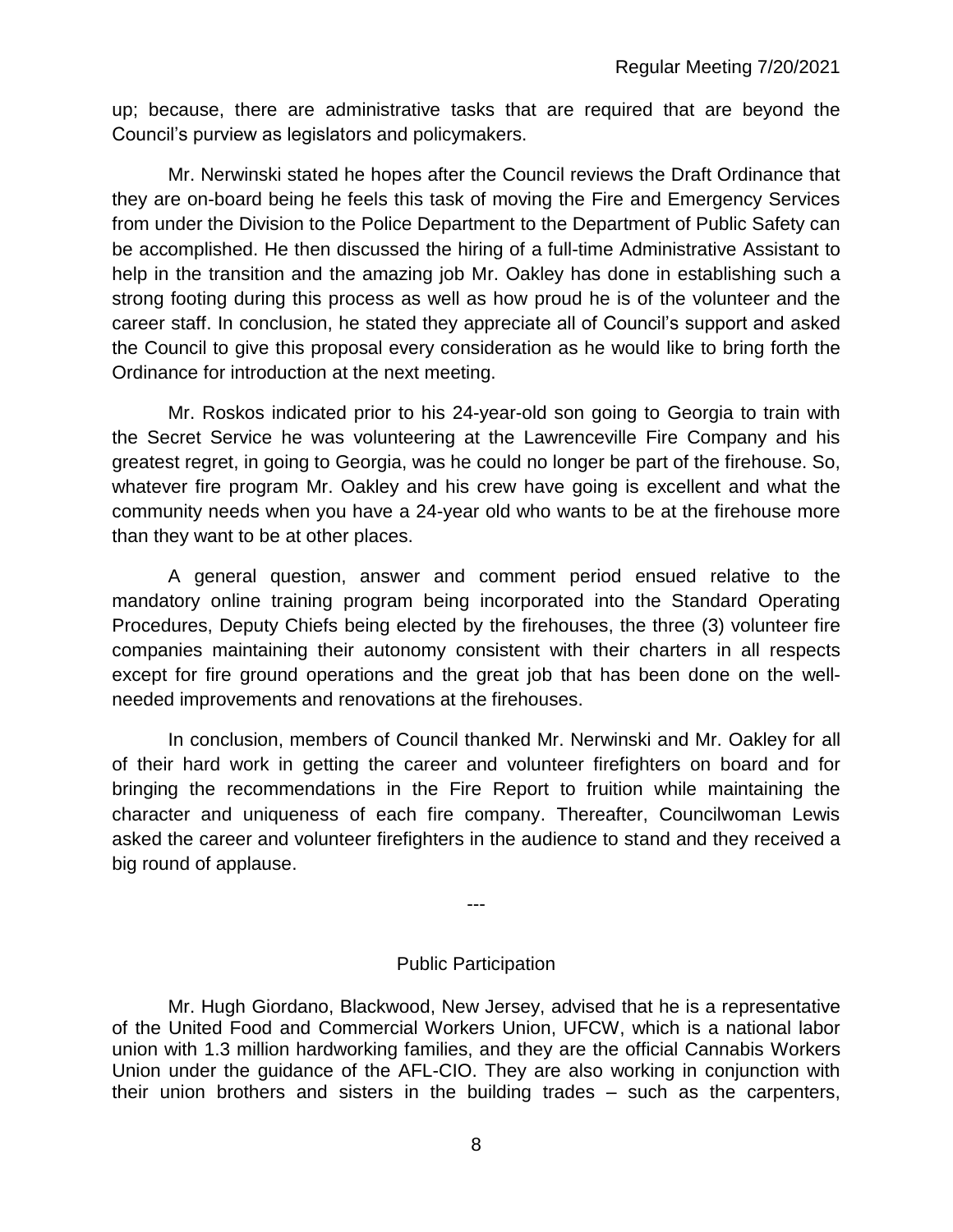steamfitters, IBEW – retrofit and buildout facilities, and he is present this evening to thank the Council for allowing the cannabis industry in Lawrence Township in terms of adopting the Cannabis Ordinance as it is great to see towns that want to create great middle-class jobs which will be unionized in New Jersey and his union, UFCW, having the strongest labor laws in the country which Connecticut and Virginia implemented.

Mr. Giordano went on to discuss the Cannabis Business being a good industry as it creates good living wages, healthcare, sick time, vacation time and retirement. They also have educated people currently working in their facilities who have degrees in chemistry, botany, horticultural as well as pharmacists who work in the dispensary themselves; so, the jobs attract young families who will promote economic well-being. He then suggested the Council consider a Merit Based Application System similar to the one passed by the City of Bayonne 3 months ago that lays out the Merit System when people apply, and lays out regulations dealing with environmental or a company use of illegal pesticides or dumping herbicides into drinking water like they did in Colorado. Furthermore, the Merit System will protect citizens, workers from large operators and businesses that come in from Canada and other places; because outside of the microlicenses the Cannabis Business have big players…they are not just mom and pop smoke shops anymore. Mr. Roskos asked Mr. Giordano to send him a copy of the City of Bayonne Ordinance to view. A general discussion ensued relative to the Township adhering to the August  $22<sup>nd</sup>$  timeline and tweaking the ordinance at a later date.

Ms. Robin Bridges Johnson, 282 Glenn Avenue, greeted the Council and stated she was honored and pleased to see the interaction and genuine friendship between Mayor Kownacki and former Councilman Harold Vereen which was very touching. She indicated when she moved to Lawrence Township 30 years ago and ran for School Board, Harold and his wife, Joyce, welcomed her and her husband into their home, and Fred Vereen (his brother) helped her plan her campaign for the School Board. And, although, the fight continues on…they must be mindful of this full circle moment and reiterated Mr. Vereen being a wonderful man and a great contributor to the fabric of Lawrence Township.

Mr. Ed Brzoza, 66 West Long Drive, greeted the Council and stated with 50 plus neighbors and lots of rumors swirling around his neighborhood he would like an update on the proposed traffic light for West Long Drive so he can dismiss the rumors and provide a accurate update at their upcoming community picnic. He further inquired about a temporary crosswalk being installed prior to the installation of the traffic light due to an increase in pedestrian traffic from the Cobblelstone Creek and the installation of a "No Outlet" sign being placed on West Long Drive. He indicated they are getting more cars speeding through the neighborhood thinking there is an outlet to the sport fields at Rider; and, because, there has been a shift of younger couples moving in the neighborhood with kids and more people walking, they need a sign. Mr. Nerwinski replied that the State has approved a traffic light at that location; however, nothing has advanced with regards to the date and design phase. As for his other requests, he will speak to the Municipal Engineer regarding those issues and asked Mr. Brzoza to followup with him in a couple of weeks.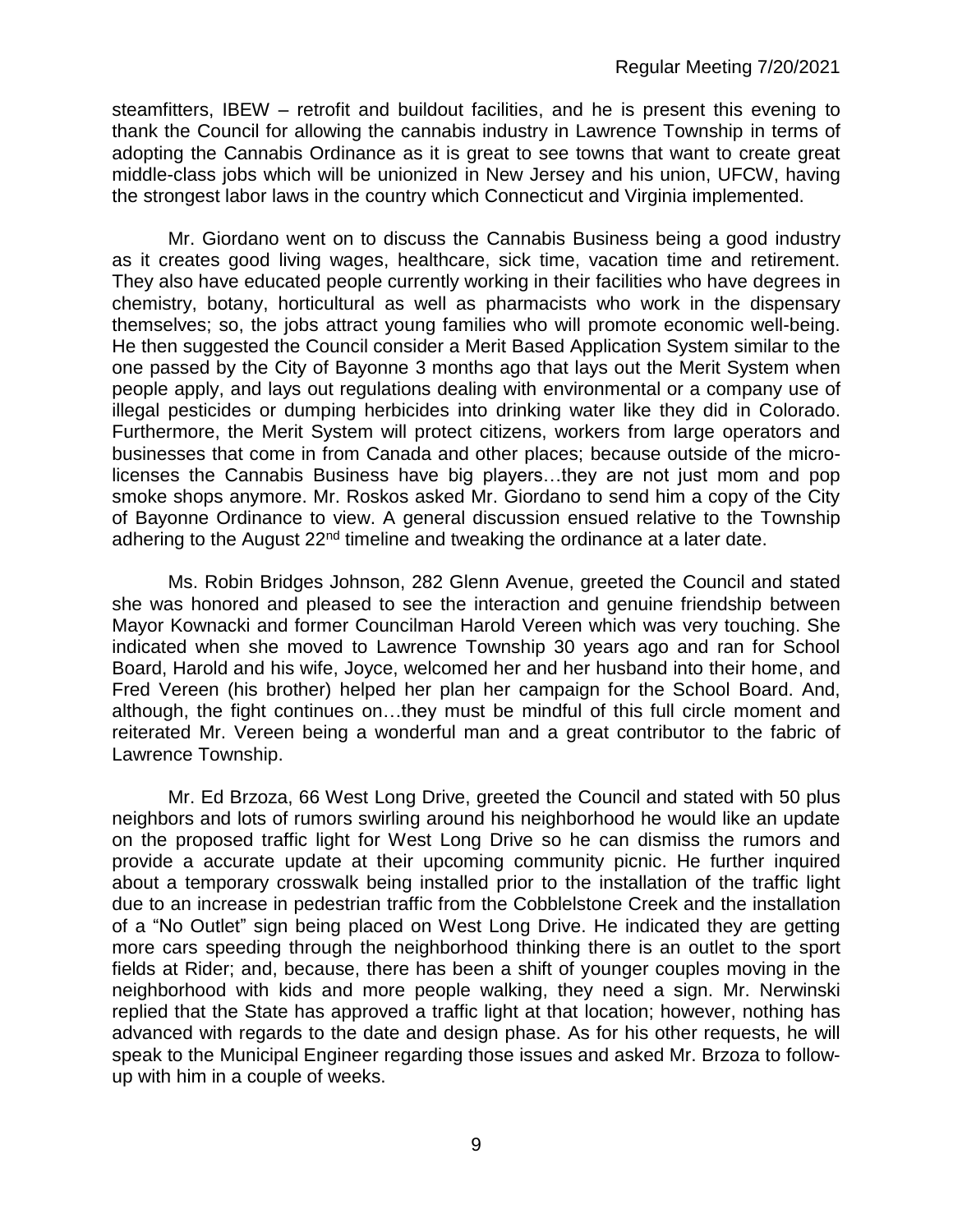Review and Revisions of Agenda

---

 Councilman Ryan requested that Ordinance No. 2402-21, An Ordinance to Repeal in Its Entirety Ordinance No. 1692-02 Entitled "Ordinance Amending the Lawrence Township Administrative Code to Create a Human Relations Committee" be **tabled** until August. A discussion amongst the Council took place relative to the Councilman's Ryan's decision to reintroduce the Ordinance again in August and the Human Relations Committee being targeted when it is already a majority/minority inclusionary committee that plans Diversity Day each year. Additional discussion took place relative to the Council reviewing all the Advisory Committees for diversity inclusion and setting policy so that each Board and Committee member understand their role.

Councilwoman Lewis asked Mr. Ryan for the record did his original proposal for the Human Relations Committee include reconstituting the Diversity and Inclusionary Committee with a new charter. Councilman Ryan replied "yes".

On a motion by Mr. Ryan, seconded by Mr. Bobbitt, the Agenda was amended to (**table**) the above revision.

Same was carried on the following roll call vote:

Ayes: Councilmembers Bobbitt, Lewis, Powers, Ryan and Mayor Kownacki. Absent: None. Abstain: None.

The Municipal Clerk further requested that the Agenda be amended to remove Resolution No. 232-21 (18-E.1), Authorizing a Special Item of Revenue from the NJS-American Rescue Plan Tranche #1 in the Amount of \$1,697,462.28 that needs to be handled in a different manner; Resolution No. 253-21 ( 18-H.10), Authorizing the Transfer of ABC License #1107-33-008-010 from Foodfirst Global Restaurants, Inc. to Bravo Brio Restaurants LLC, that the required advertisement has not as of yet been done by applicant; add Resolution No. 263-21-(18-H.15), Authorizing an Agreement with S.A.V.E. for Animal Shelter Services, and include Resolution Nos. 244-21 and 259- 21, as amended.

 $\sim\sim\sim$ 

On a motion by Ms. Lewis, seconded by Mr. Powers, the Agenda was amended to include the above revision.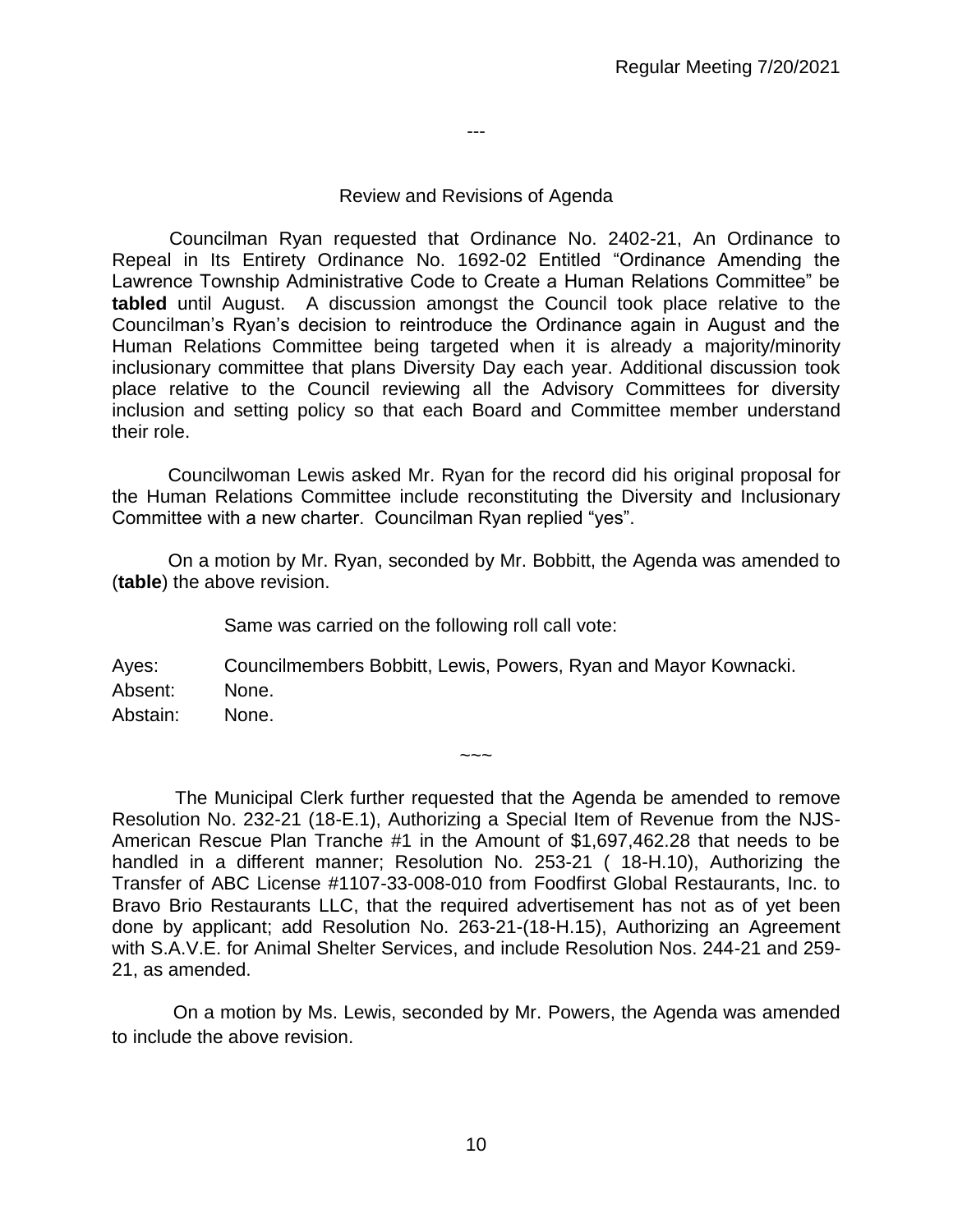Same was carried on the following roll call vote:

Ayes: Councilmembers Bobbitt, Lewis, Powers, Ryan and Mayor Kownacki. Absent: None. Abstain: None.

## Adoption of Minutes

---

On a motion by Ms. Lewis, seconded by Mr. Powers, the Minutes of Regular Session Meetings of April 20, 2021, May 4, 2021 and May 18, 2021 were approved without corrections on the following roll call vote:

Same was carried on the following roll call vote:

Ayes: Councilmembers Bobbitt, Lewis, Powers, Ryan and Mayor Kownacki. Absent: None.

Abstain: None.

 $\sim\sim\sim$ 

On a motion by Ms. Lewis, seconded by Mr. Bobbitt, the Minutes of Closed Session Meetings of June 15, 2021 were approved without corrections on the following roll call vote:

Same was carried on the following roll call vote:

Ayes: Councilmembers Bobbitt, Lewis, Powers Ryan and Mayor Kownacki. Absent: None. Abstain: None.

---

Awarding or Rejecting of Bids

On a motion by Ms. Lewis, seconded by Mr. Powers, Resolution (9-A), Authorizing the Rejection of Bids for the 2021 Concrete, Drainage and Safety Improvements, was presented for adoption.

Resolution No. 255–21

WHEREAS, on Thursday, July 8, 2021 bids were received and publicly opened for the project known as 2021 Concrete, Drainage and Safety Improvements; and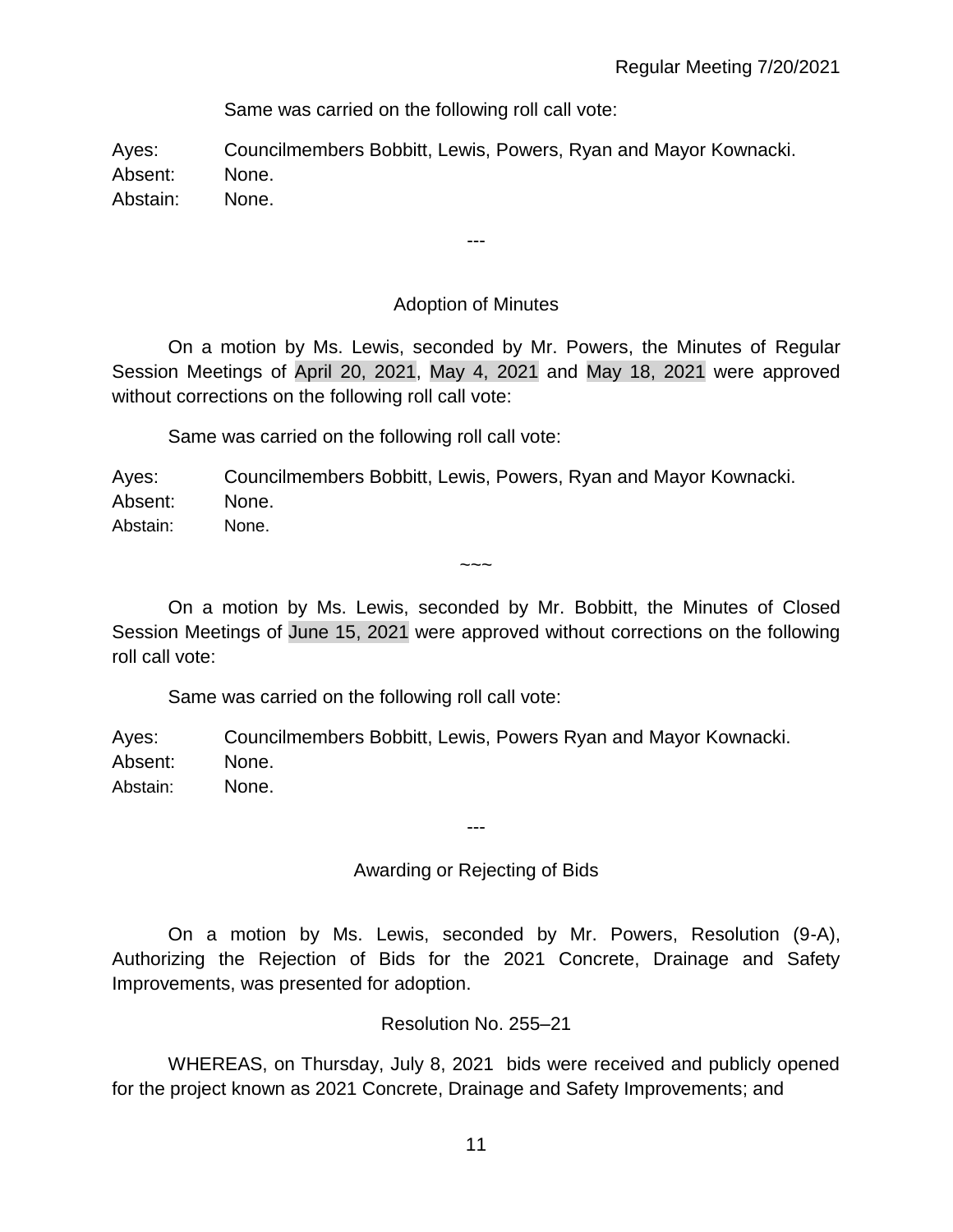WHEREAS, three (3) bids were received, opened and reviewed by the appropriate Township Officials; and

WHEREAS, the lowest responsible bidder was TC Landscape Construction Group that submitted a bid in the amount of \$180,345.07, and

WHEREAS, the bid amount substantially exceeds the engineer's cost estimate and the budgeted amount for the project; and

WHEREAS, the Municipal Engineer has recommended that all bids be rejected.

NOW, THEREFORE, BE IT RESOLVED by the Township Council of the Township of Lawrence, County of Mercer, State of New Jersey, that the bids received for the 2021 Concrete, Drainage and Safety Improvements are hereby rejected pursuant to N.J.S.A. 40A:11-13.2a, b and d, due to the fact that the bids substantially exceeds the engineer's cost estimate and the budget amount for the project.

Same was carried on the following roll call vote:

Ayes: Councilmembers Bobbitt, Lewis, Powers, Ryan and Mayor Kownacki. Absent: None. Abstain: None.

On a motion by Ms. Lewis, seconded by Mr. Powers, Resolution (9-B), Authorizing the Awarding of Bid for Colonial Lakelands Development, was presented for adoption.

 $\sim\sim\sim$ 

Resolution No. 258–21

WHEREAS, on Thursday, July 8, 2021 bids were received and publicly opened for the project known as **Bid 21-10: Colonial Lakelands Development**; and

WHEREAS, seven (7) bids were received and reviewed by the appropriate Township Officials; and

WHEREAS, the lowest responsible bidder was Meco, Inc. who submitted a bid in the amount of \$819,274.70, and

WHEREAS, in accordance with N.J.A.C. 5:50-14, a Certificate of Availability of Funds has been provided and the accounts to be charged are;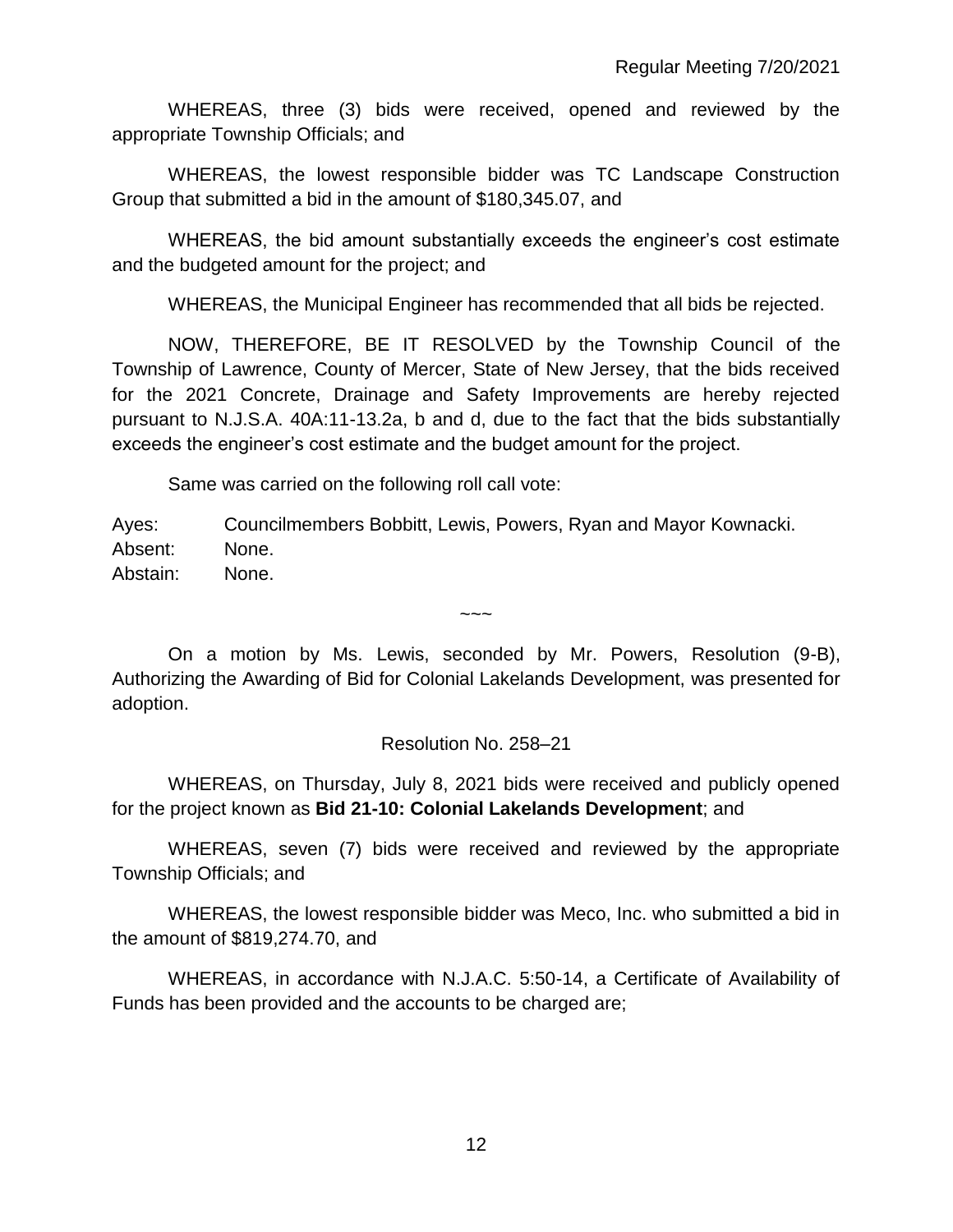| Acct.           | Ord. No. | Name                                                                                                                         | Amount       |
|-----------------|----------|------------------------------------------------------------------------------------------------------------------------------|--------------|
| C-04-55-475-243 | 2394-21  | Colonial Lakelands (Mayflower Avenue,<br>Bunker Hill Road, Stevens Drive, President<br>Avenue, Lake Drive, Cambridge Avenue) | \$819,274.70 |

NOW, THEREFORE, BE IT RESOLVED by the Township Council of the Township of Lawrence, County of Mercer, State of New Jersey, that pursuant to the recommendations of the Municipal Engineer, the Mayor and Municipal Clerk are hereby authorized to execute a contract with Meco, Inc., P. O. Box 536, Clarksburg NJ 08510 in the amount of \$819,274.70; and

NOW, THEREFORE, BE IT FURTHER RESOLVED that this contract is awarded pursuant to a fair and open process and is subject to New Jersey Department of Transportation approval;

BE IT FURTHER RESOLVED that the Municipal Manager is hereby authorized to draft the necessary agreement, subject to the approval of the Municipal Attorney as to form and content thereof.

Same was carried on the following roll call vote:

Ayes: Councilmembers Bobbitt, Lewis, Powers, Ryan and Mayor Kownacki. Absent: None. Abstain: None.

 $\sim\sim\sim$ 

On a motion by Ms. Lewis, seconded by Mr. Powers, Resolution (9-C), Authorizing the Awarding of Bid for Veterans' Park Drainage Improvements, was presented for adoption.

Resolution No. 259–21

WHEREAS, on Thursday, July 8, 2021 bids were received and publicly opened for the project known as **Bid No. 21-09: Veteran's Park Drainage Improvements**; and

WHEREAS, eleven (11) bids were received and reviewed by the appropriate Township Officials; and

WHEREAS, the lowest responsible bidder was R. Moslowski Excavating, Inc. who submitted a bid in the amount of \$123,456.00, and

WHEREAS, in accordance with N.J.A.C. 5:50-14, a Certificate of Availability of Funds has been provided and the accounts to be charged are;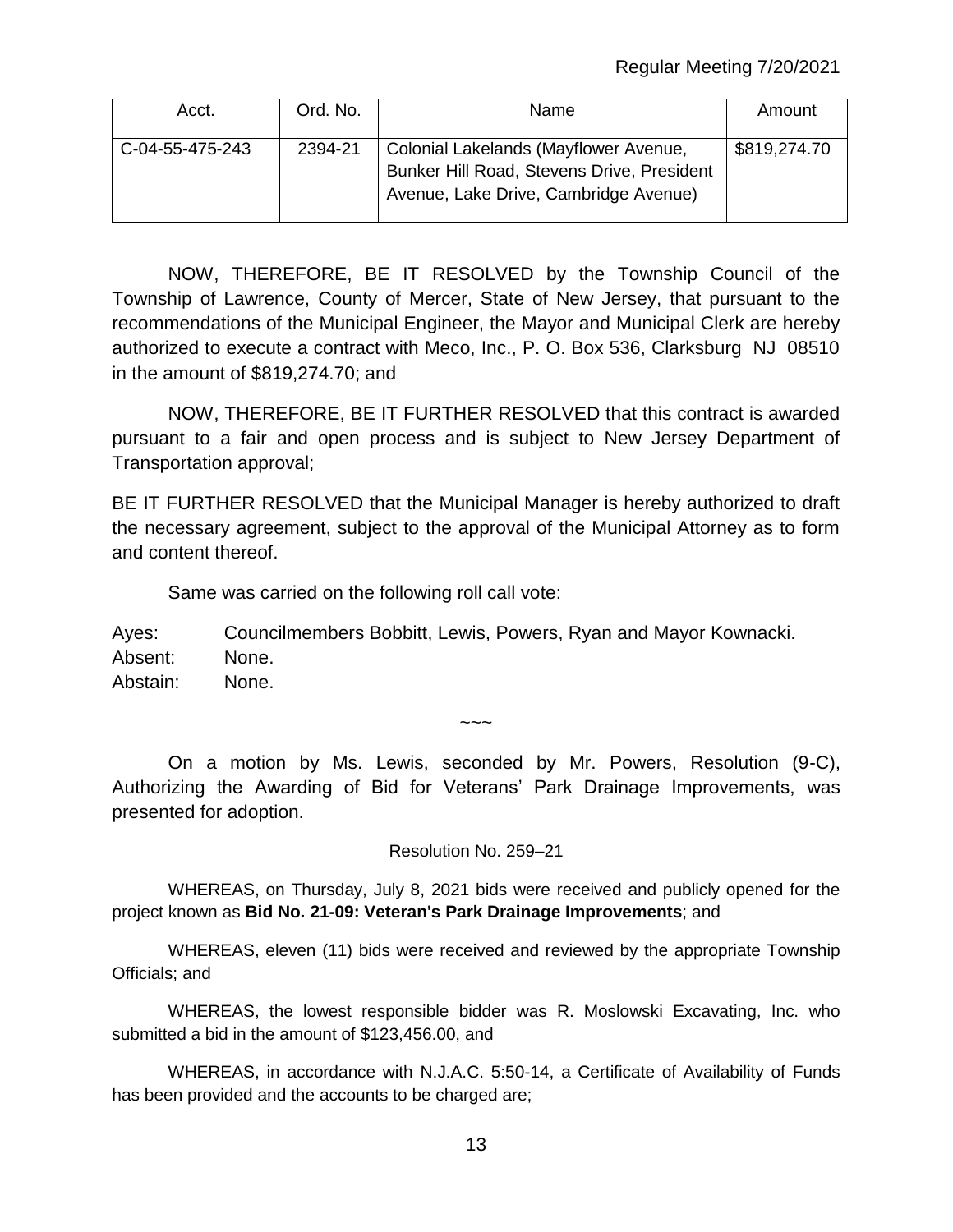## Regular Meeting 7/20/2021

| Acct.           | Ord. No. | Name                                      | Amount      |
|-----------------|----------|-------------------------------------------|-------------|
| C-14-55-454-296 | 2328-19  | Veteran's Park & Village Park Parking Lot | \$16,105.18 |
| C-14-55-469-290 | 2360-20  | Veteran's Park Drainage                   | \$30,045.00 |
| 1-16-56-843-299 |          | Open Space                                | \$77,305.82 |

NOW, THEREFORE, BE IT RESOLVED by the Township Council of the Township of Lawrence, County of Mercer, State of New Jersey, that pursuant to the recommendations of the Municipal Engineer, the Mayor and Municipal Clerk are hereby authorized to execute a contract with R. Moslowski Excavating, Inc., 3 Meirs Road, Cream Ridge NJ 08514 in the amount of \$123,456.00; and

BE IT FURTHER RESOLVED that the Municipal Manager is hereby authorized to draft the necessary agreement, subject to the approval of the Municipal Attorney as to form and content thereof.

Same was carried on the following roll call vote:

Ayes: Councilmembers Bobbitt, Lewis, Powers, Ryan and Mayor Kownacki. Absent: None. Abstain: None.

---

#### Introduction of Ordinances

Mayor Kownacki read by title, an ordinance entitled, AN ORDINANCE AMENDING SECTION 409, THE APARTMENT AND TOWNHOUSE DISTRICT, ARTICLE IV ZONING DISTRICT REGULATIONS"

Mr. Nerwinski advised that the Ordinance amends Section 409, "The Apartment and Township District" to implement the Township Housing Element and Fair Share Plan that amends Block 4201.0, Lot 32.02 located adjacent to the Quakerbridge Mall to the AT-3 Overlay and reduce the minimum lot size for compliance with the plan.

The Ordinance No. 2401-21 was approved on the following roll call vote:

| <b>COUNCIL</b>     | <b>AYE</b> | <b>NAY</b> | <b>PRESENT</b> | <b>ABSENT</b> | <b>ABSTAIN</b> | <b>MOVE</b> | <b>SECOND</b> |
|--------------------|------------|------------|----------------|---------------|----------------|-------------|---------------|
| <b>Mr. Bobbitt</b> |            |            |                |               |                |             |               |
| <b>Ms. Lewis</b>   |            |            |                |               |                |             |               |
| <b>Mr. Powers</b>  |            |            |                |               |                |             | "             |
| Mr. Ryan           |            |            |                |               |                |             |               |
| Mayor Kownacki     |            |            |                |               |                |             |               |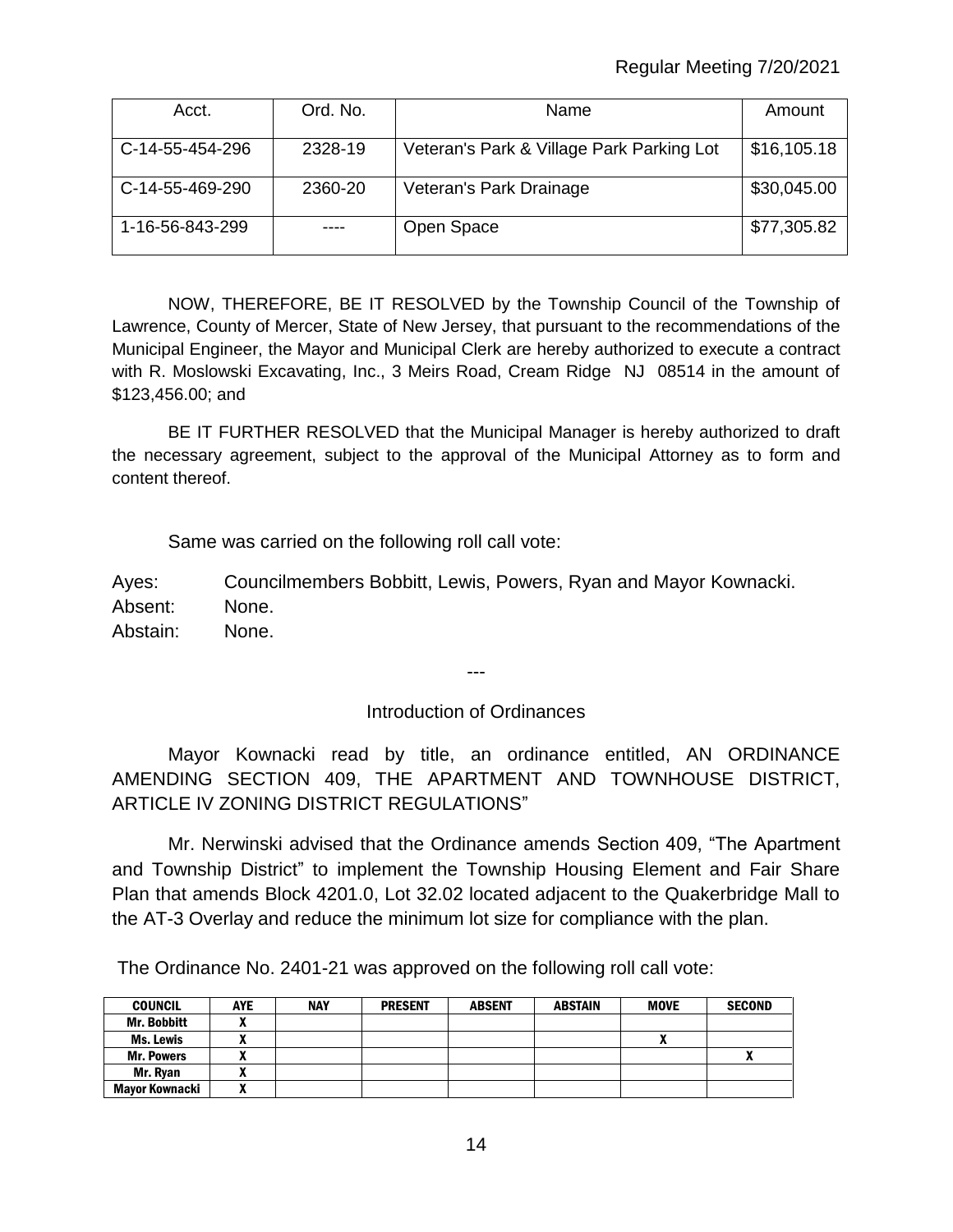Mayor Kownacki read by title, an ordinance entitled, "ORDINANCE TO APPEAL IN ITS ENTIRETY ORDINANCE NO. 1692-02 ENTITLED,"AN ORDINANCE AMENDING THE LAWRENCE TOWNSHIP ADMINISTRATIVE CODE TO CREATE A HUMAN RELATIONS COMMITTEE"

 $\sim\sim\sim$ 

## **(TABLED UNTIL AUGUST)**

The Ordinance No. 2402-21 was approved on the following roll call vote:

| <b>COUNCIL</b>     | <b>AYE</b> | <b>NAY</b> | <b>PRESENT</b> | <b>ABSENT</b> | <b>ABSTAIN</b> | <b>MOVE</b> | <b>SECOND</b> |
|--------------------|------------|------------|----------------|---------------|----------------|-------------|---------------|
| <b>Mr. Bobbitt</b> |            |            |                |               |                |             |               |
| <b>Ms. Lewis</b>   |            |            |                |               |                |             |               |
| <b>Mr. Powers</b>  |            |            |                |               |                |             |               |
| Mr. Ryan           |            |            |                |               |                |             |               |
| Mavor Kownacki     |            |            |                |               |                |             |               |

---

## Adoption of Ordinances

Mayor Kownacki read by title, an ordinance entitled, AN ORDINANCE AMENDING ORDINANCE NO. 2390-21 SALARY ORDINANCE OF THE TOWNSHIP OF LAWRENCE – UNCLASSIFIED AND/OR EXEMPT, SEASONAL, EMERGENCY (NON-UNION) EMPLOYEES FOR 2020-2021"

Mr. Nerwinski advised that he sent out a revised email to the Council advising them of a correction to the Ordinance as it relates to the Municipal Alliance Grant Coordinator and the Emergency Response Specialist Coordinator positions being removed. He indicated the Titles were associated with the recently retired Health Officer and are no longer required to be funded; therefore, they are being removed.

Ordinance No. 2398-21

## AN ORDINANCE AMENDING ORDINANCE NO. –2390-21 SALARY ORDINANCE OF THE TOWNSHIP OF LAWRENCE –UNCLASSIFIED AND/OR EXEMPT, SEASONAL,EMERGENCY (NON-UNION) EMPLOYEES FOR 2020.-2021

BE IT ORDAINED by the Township Council of the Township of Lawrence, County of Mercer, State of New Jersey, as follows:

Section I. Short Title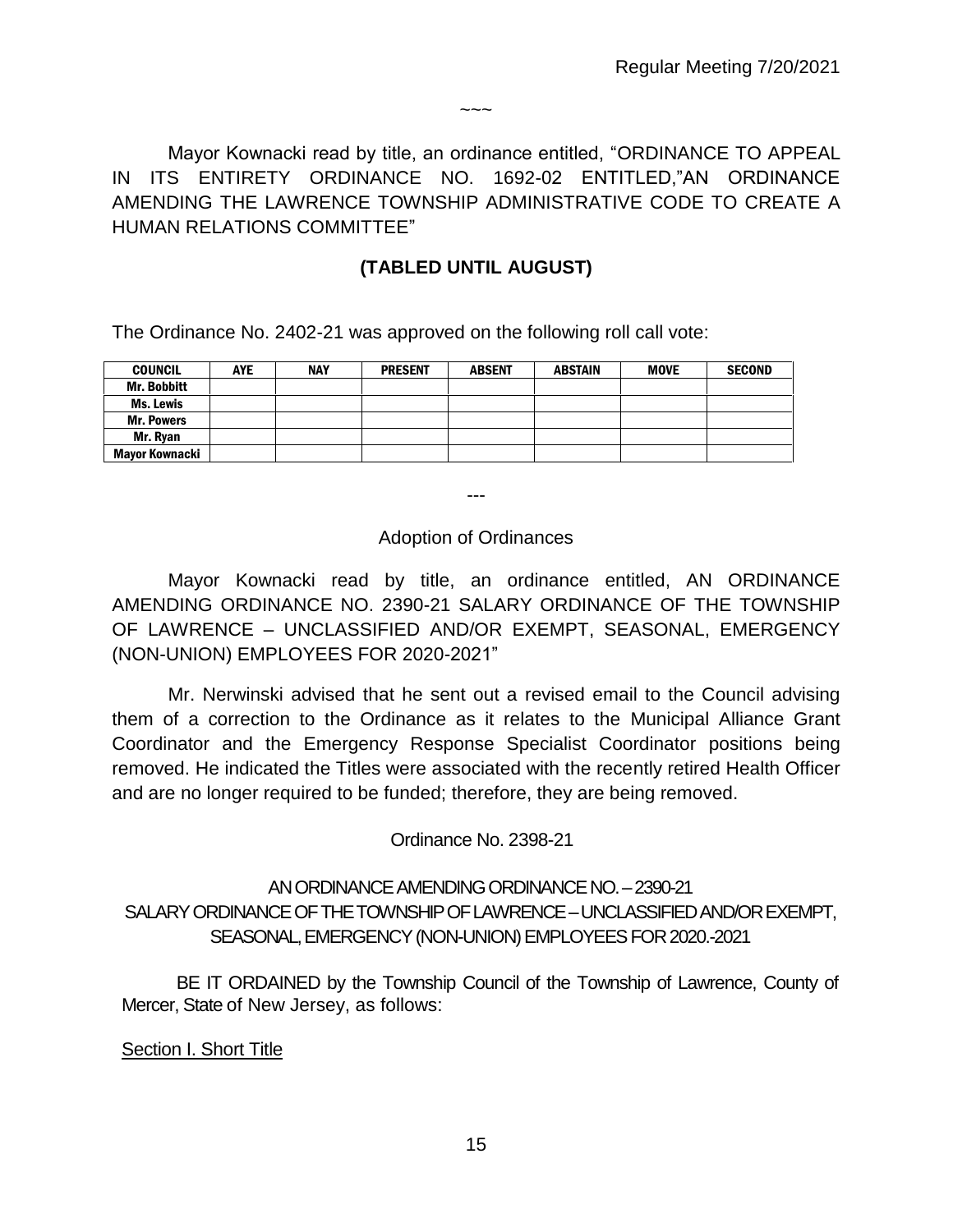This ordinance shall be known and may be recited as "The Salary Ordinance of the Township of Lawrence – Unclassified and/or Exempt, Seasonal, Emergency (non-union) Employees for 2020-2021."

#### Section II. Salaried Employees

The attached list of salaried positions and job titles, Schedule A and Schedule B, are hereby authorized and assigned the appropriate salary ranges for 2020-2021 and are determined by date of hire as an employee of Lawrence Township.

This ordinance will continue the Township's consistent policy of providing comparable fringe benefits to exempt employees during their active service as that provided to Supervisors, CWA Local 1032, through their collective bargaining agreement. The Township will still maintain the flexibility of granting retiree benefits to exempt employees hired after January 1, 2011. Accordingly, employees covered by this ordinance that are eligible for health and/or prescription benefits shall contribute to the cost of the said health benefit premium for medical and prescription coverage as required by law, specifically Chapter 78, P.L. 2011. All employees hired on or after January 1, 2014 shall contribute based upon the year four rates specified by said law and to be made an Appendix to a successor Agreement.

| Position of Job Title                    | <b>Basis</b>           | 2020                      | 2021                   |
|------------------------------------------|------------------------|---------------------------|------------------------|
| <b>Armed Court Attendant</b>             | <b>Hourly</b>          | \$26.05                   | \$26.57                |
| <u>Emergency Medical Technician</u>      | Hourly                 | \$23.05                   | \$23.51                |
| <b>Firefighter</b>                       | <b>Hourly</b>          | \$18.89                   | \$19.27                |
| aborer (Seasonal)                        | <u>Hourly</u>          | \$12.75                   | \$13.01                |
| Life Guard                               | Hourly                 | <b>Federal Minimum</b>    | <b>Federal Minimum</b> |
|                                          |                        | <u>Wage up to \$16.19</u> | Wage up to             |
| <b>Recreation Aid</b>                    | Hourly                 | <b>Federal Minimum</b>    | <b>Federal Minimum</b> |
|                                          |                        | Wage up to $$36.45$       | Wage up to             |
| Recycling Coordinator                    | Per Annum              | \$8.576                   | \$8.748                |
| <b>Municipal Alliance Grant</b>          | <u>[Per Annum]</u>     | I\$2.5501                 | I\$2.6011              |
| <b>Fire Crew Coordinator</b>             | Per Annum              | \$4.415                   | \$4.503                |
| <b>School Traffic Guard</b>              | <b>Hourly</b>          | \$18.11                   | \$18.47                |
| Secretary/Board & Committee              | Per Annum <sup>*</sup> | \$1.800.00                | \$1.800.00             |
| <b>Tax Search Officer</b>                | Per Annum              | \$12.024                  | \$12.264               |
| Zonina Officer                           | Per Annum              | \$5.594                   | \$5.706                |
| Affordable Housing Liaison               | Per Annum              | 5.000                     | \$6,000                |
| Affordable Housing Resale                | Per                    | \$100                     | \$100                  |
| <b>Fire Department Liaison</b>           | <b>Hourly</b>          | \$25.00                   | \$25.00                |
| <b>Deputy Registrar Vital Statistics</b> | Per Annum              | \$2.500                   | \$2.500                |
| <b>Municipal Court Attendee</b>          | <u>Hourly</u>          | \$23.37                   | \$23.84                |
| SLEO Class III                           | Hourly                 | \$28.50                   | \$29.07                |
| <b>Park Attendant</b>                    | <u>Hourly</u>          | \$15.56                   | \$15.87                |

#### Section III. Part-Time or Seasonal Employees

The following part-time or seasonal positions and job titles are hereby authorized and assigned the following pay maximums commencing January 1, 2020 and January 1, 2021: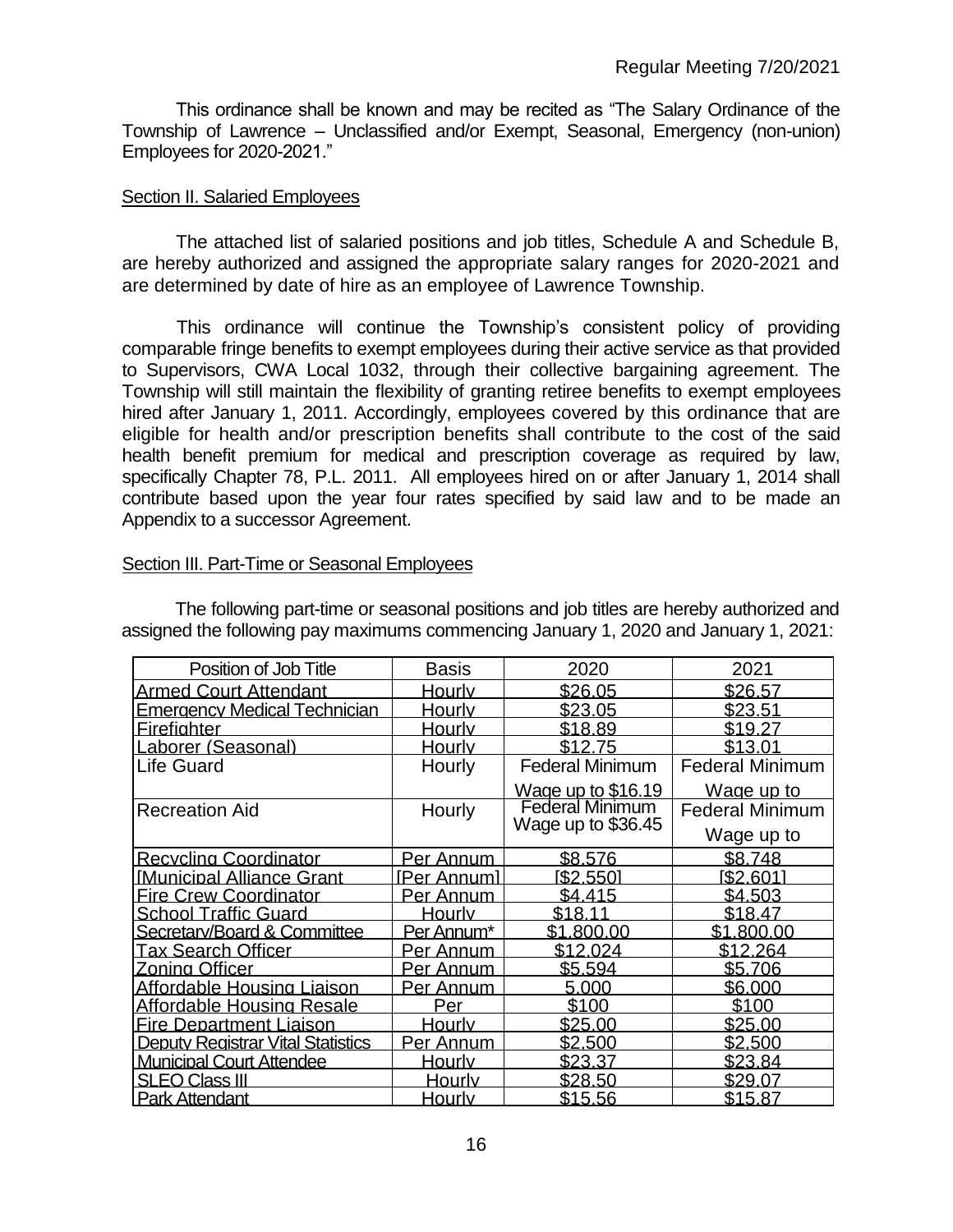| <b>IEmergency Response Specialist</b> | <b>Monthlyl</b> |                                                                                         | [\$5,000]              |
|---------------------------------------|-----------------|-----------------------------------------------------------------------------------------|------------------------|
| <b>Security Guard</b>                 | Hourly          |                                                                                         | \$25.00                |
| <b>All Others</b>                     | Hourly          | <b>Federal Minimum</b>                                                                  | <b>Federal Minimum</b> |
|                                       |                 | Wage up to Step1 In   Wage up to Step1 In <br>Applicable Job Title Applicable Job Title |                        |

\* Denotes title paid monthly. All other titles bi-weekly.

### Section IV. Eligibility

The ranges in Section II of this ordinance shall pertain to individuals employed by the Township of Lawrence on or after the effective date of this ordinance.

## Section V. Longevity

A. Each employee hired before January 1, 2013 and covered by this agreement shall in addition to his/her regular wages and benefits, be paid longevity based upon years of service as of December 31, 2013 with the Township in accordance with the following amounts. Said amounts to be paid to an employee shall not be adjusted beyond the longevity amount being received by an eligible employee as of December 31, 2013. Longevity shall be pensionable and included as part of the employee's regular pay. Any employee hired on or after January 1, 2014 shall not be eligible to receive longevity pay at any time in the future.

Length of Service

| Beginning in year 8 through year 11                 | \$ 800  |
|-----------------------------------------------------|---------|
| Beginning the $12th$ year through year 15           | \$1,100 |
| Beginning the 16 <sup>th</sup> year through year 19 | \$1,400 |
| Beginning the 20 <sup>th</sup> year through year 23 | \$1,700 |
| Beginning the $24th$ year through year 27           | \$2,000 |
| Beginning the 28 <sup>th</sup> year and beyond      | \$2,300 |

## Section VI. Other Personnel and Working Conditions

All other functions, responsibilities and rights not specifically enumerated in prior sections of this ordinance shall be judged to be within the province of management, subject only to the laws, rules and regulations of the New Jersey Department of Personnel, the provisions contained in applicable agreements (if any) or policy manuals, and by the issuance of Administrative Directives by the Municipal Manager.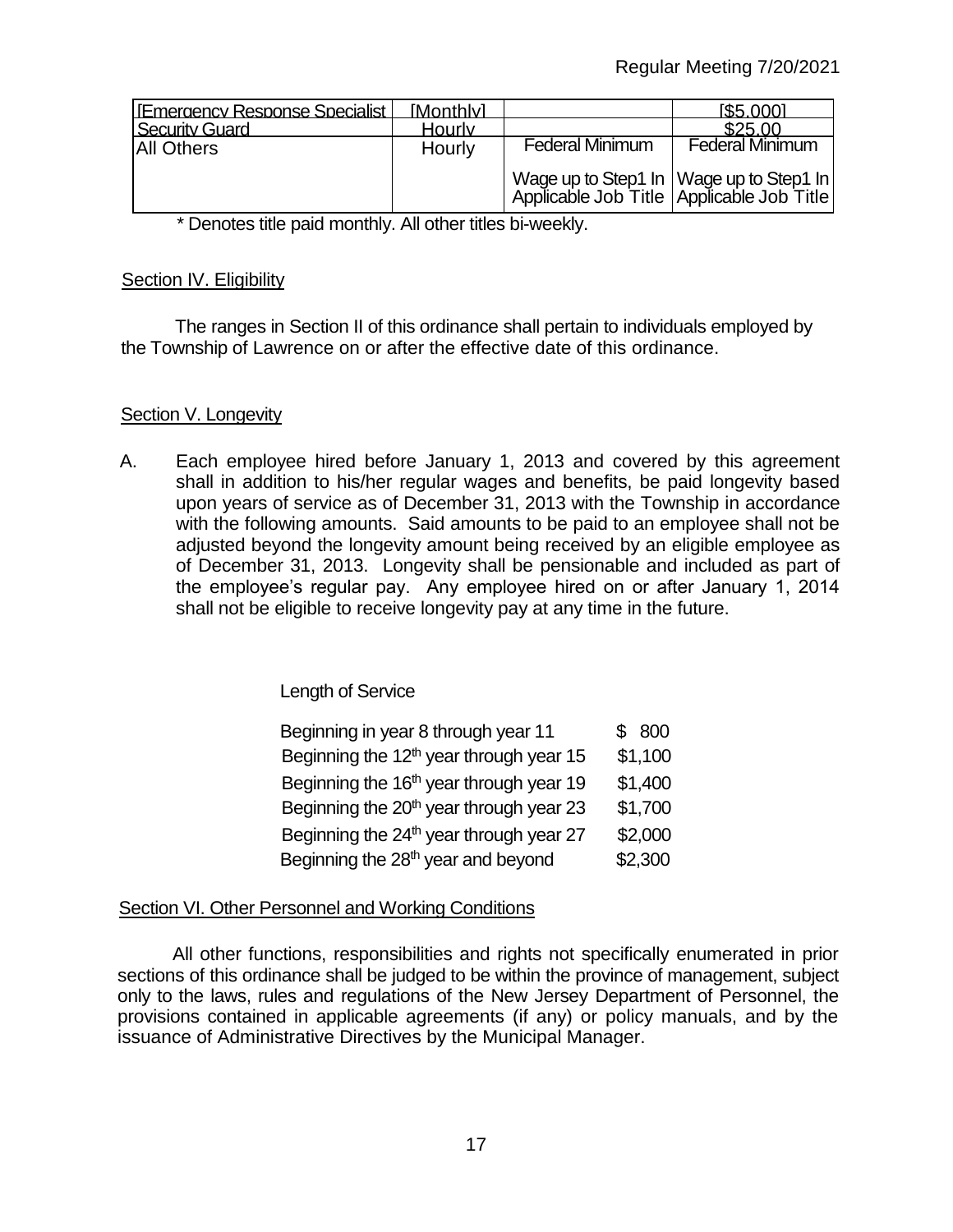## Section VII. Repealer

All other ordinances or parts of ordinances adopted prior to the date of this ordinance that are inconsistent with the provisions of this ordinance, are hereby repealed insofar as they relate to or concern the job classifications, salaries and benefits listed in this ordinance.

#### Section VIII. Severability

If any section, paragraph, sentence, clause, or phrase of this ordinance shall be declared invalid for any reason, the remaining portions of said ordinance shall not be affected thereby and shall remain in full force and effect.

#### Section IX. Effective Date

- A. This ordinance shall take effect 20 days after the first publication thereof after final adoption as provided by law.
- B. All salary or compensation provided for and by this ordinance shall be effective the first day of January.

Adopted: July 20, 2021

Additions are underlined

Deletions are bracketed [ ]

The Ordinance was adopted after the public hearing thereon, on the following roll call vote:

| <b>COUNCIL</b>     | <b>AYE</b>               | <b>NAY</b> | <b>PRESENT</b> | <b>ABSENT</b> | <b>ABSTAIN</b> | <b>MOVE</b> | <b>SECOND</b> |
|--------------------|--------------------------|------------|----------------|---------------|----------------|-------------|---------------|
| <b>Mr. Bobbitt</b> |                          |            |                |               |                |             |               |
| <b>Ms. Lewis</b>   | ,,,                      |            |                |               |                | Λ           |               |
| <b>Mr. Powers</b>  | ~                        |            |                |               |                |             | $\mathbf{r}$  |
| Mr. Ryan           |                          |            |                |               |                |             |               |
| Mayor Kownacki     | $\overline{\phantom{a}}$ |            |                |               |                |             |               |

 $\sim\sim\sim$ 

Mayor Kownacki read by title, an ordinance entitled, "ORDINANCE AMENDING THE LAND USE ORDINANCE OF THE TOWNSHIP OF LAWRENCE TO REVISE SECTION 522 DRAINAGE AND STORM WATER MANAGEMENT"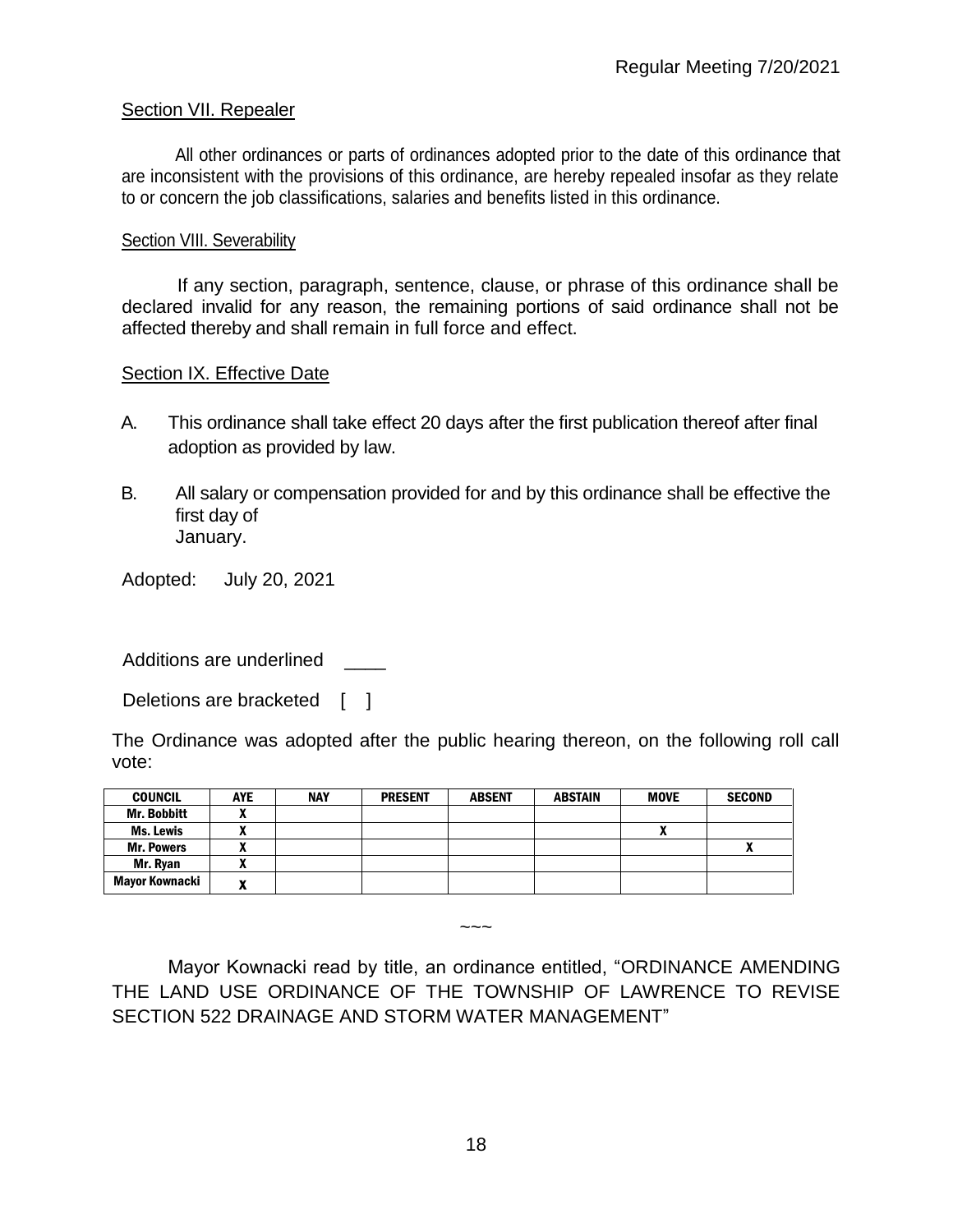## Ordinance No. 2399-21

## ORDINANCE AMENDING THE LAND USE ORDINANCE OF THE TOWNSHIP OF LAWRENCE TO REVISE SECTION 522 DRAINAGE AND STORM WATER MANAGEMENT

**WHEREAS**, the Township Council of the Township of Lawrence ("Township Council"), a municipal corporation in the County of Mercer, State of New Jersey, finds that the public health, safety, morals, and general welfare of the community shall be promoted by the revision and amendment of the Land Use Ordinance of the Township to fully ensure the municipality's continued ability to comply with the New Jersey Department of Environmental Protection Standards; and

**WHEREAS**, these amendments to the Land Use Ordinance and the adoption of new state compliant regulations for Stormwater Management are necessary to meet new regulations adopted by New Jersey Department of Environmental Protection; and

 **WHEREAS**, the Planning Board of the Township of Lawrence has adopted a Master Plan that comprehensively provides a foundation for the appropriate use, regulation and development of lands in the Township in a manner which will promote the public health, safety, morals, and general welfare; and

**WHEREAS**, the Municipal Land Use Law at *N.J.S.A.* 40:55D-62a requires substantial consistency of the provisions regulating zoning and land use with the adopted Master Plan; and

**WHEREAS**, the Planning Board has determined that the revisions and amendments to the Land Use Ordinance set forth herein are consistent with the goals and objectives of the Master Plan and more specifically Appendix A which contains the Municipal Stormwater Management Plan and therefore favorably recommends to the Township Council that the LUO be so amended.

**NOW, THEREFORE, BE IT ORDAINED**, by the Township Council of the Township of Lawrence that the Land Use Ordinance be hereby amended as follows:

§522

## **Drainage and Storm Water Management.**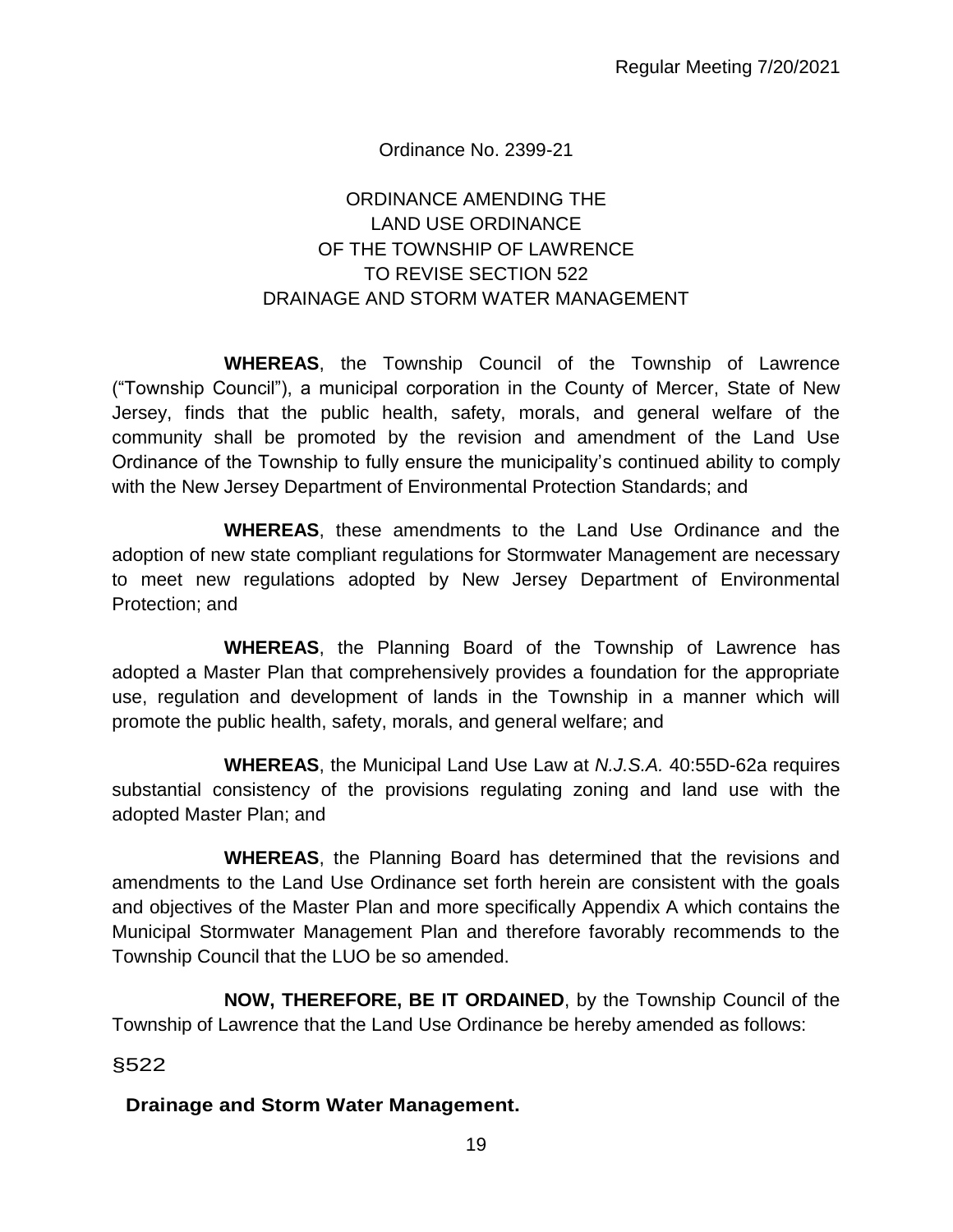[Ord. 1873-06, 2/7/2006]

A. Purpose. It is hereby determined that the lands and waterways within the municipality are at times subjected to flooding; that such flooding is a danger to the lives and property of the public; that such flooding is also a danger to the natural resources of the municipality, the county and the State; that development tends to accentuate such flooding by increasing storm water runoff due to alteration of the hydrologic response of the watershed in changing from the undeveloped to the developed condition; that such increased flooding produced by the development of real property contributes increased quantities of waterborne pollutants and tends to increase channel erosion; that such increased flooding, increased erosion, and increased pollution constitutes deterioration of the water resources of the municipality, the county and the State; and that such increased flooding, increased erosion and increased pollution can be controlled by the regulation of storm water runoff from such development. It is therefore determined that it is in the public interest to regulate the development of real property and to establish standards to regulate the discharge of storm water runoff and encourage groundwater recharge from such developments as provided in this Ordinance. This ordinance shall apply to major development as defined in N.J.A.C.7:8-1.2 and any project that will increase stormwater runoff by one (1) cubic foot per second in the 100-year event.

- B. Storm Water Management Goals. Storm water management plans submitted pursuant to Article VIII or as required by the Municipal Engineer shall comply with N.J.A.C.7:8 and the New Jersey Stormwater Best Management Practices Manual (Appendix D, Section IX) shall demonstrate careful consideration of the general and specific concerns, values and standards of the municipal master plan and applicable county and State storm drainage control programs, and any county mosquito commission control standards, and shall be based on environmentally sound site planning, engineering and landscape architectural techniques. Flood control, groundwater recharge, and pollutant reduction shall be achieved through the use of stormwater management measures including green infrastructure Best Management Practices (GI BMPs) and nonstructural stormwater management strategies. GI BMPs and low impact development (LID) should be utilized to meet the goal of maintaining natural hydrology to reduce stormwater runoff volume, reduce erosion, encourage infiltration and groundwater recharge, and reduce pollution. GI BMPs and LID should be developed based upon physical site conditions and the origin, nature and the anticipated quantity, or amount, of potential pollutants. Multiple stormwater management BMPs may be necessary to achieve the established performance standards for water quality, quantity and groundwater recharge. Land subject to periodic or occasional flooding (floodplain hazard areas) shall not be developed in such a way to endanger life or property or aggravate the potential for flooding. Such land shall be reserved for open space or other similar uses. (See also §427.)
- C. Best Available Technology (BAT) Required. Development shall use the best available technology to minimize off-site storm water runoff, increase on-site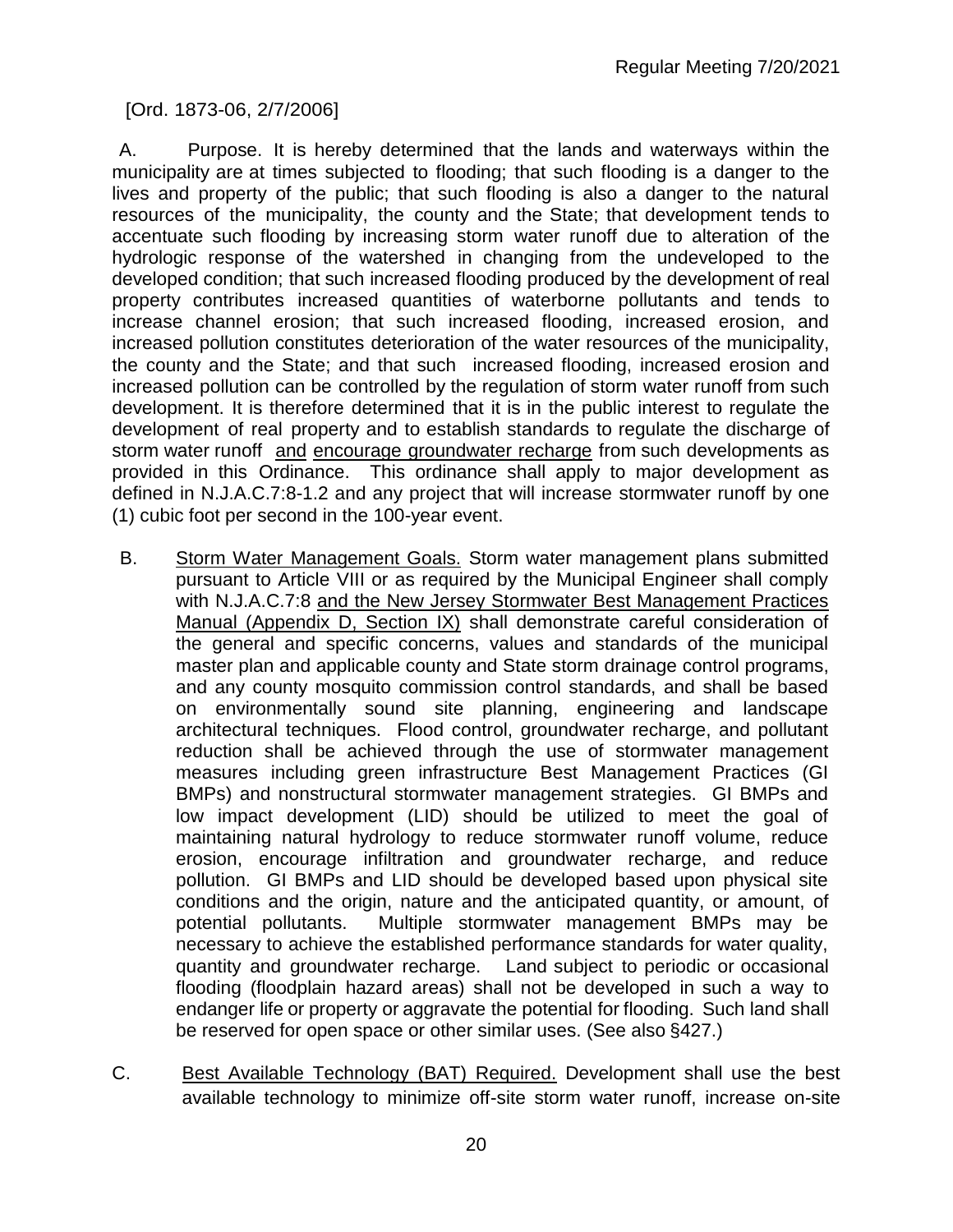infiltration, improve water quality, simulate natural drainage systems, and minimize off-site discharge of pollutants to ground and surface water and encourage natural filtration functions. Best available technology may include measures such as [extended detention basins], infiltration basins, manufactured treatment devices, pervious paving systems, bio-retention areas, contour terraces swales and other measures described in the New Jersey Stormwater Best Management Practices manual. See N.J.A.C. 7:8 Chapter 5 for details on which measures may be used to address water quality, water quantity and groundwater recharge standards, individually or in combination.

- D. Lot Grading. Lots shall be graded to secure proper drainage away from buildings and into streets. Additionally, drainage shall be provided in a manner which will prevent the collection of storm water in pools or other unauthorized concentrations of flow, and water shall not flow across adjacent property lines unless specifically approved by the Municipal Engineer. The Municipal Engineer may direct the installation of a piped under drain system and soil stabilization fabric within roadways, drives and parking lots if deemed necessary. [Ord. 1810-04, 9/21/2004]
	- 1. Grading in lawn areas shall meet the following minimum standards:
		- a. Provide a minimum of 6 inch drop in the first 20 feet from a building.
		- b. Overland grades throughout the site shall be a minimum of 2%.
		- c. Grades for swales shall be a minimum of I%
		- d. Maximum slopes on residential lots shall be 5:1 (horizontal: vertical) except where approved by the Municipal Engineer.
	- 2. All work shall be in accordance with the established design standards of the municipality and as required by the Municipal Engineer.

## E. Storm Water System Strategy and Design.

1. Intent. The system shall be adequate to carry off or store the storm water and natural drainage water which originates not only within the lot or tract boundaries, but also that which originates upstream of the lot or tract boundaries and normally flows through the tract. Storm water runoff, natural drainage water or water discharged from any source shall not be so diverted as to overload the existing drainage systems or create flooding or the need for additional drainage structures on other private properties or public lands without proper and approved provisions being made for managing these conditions.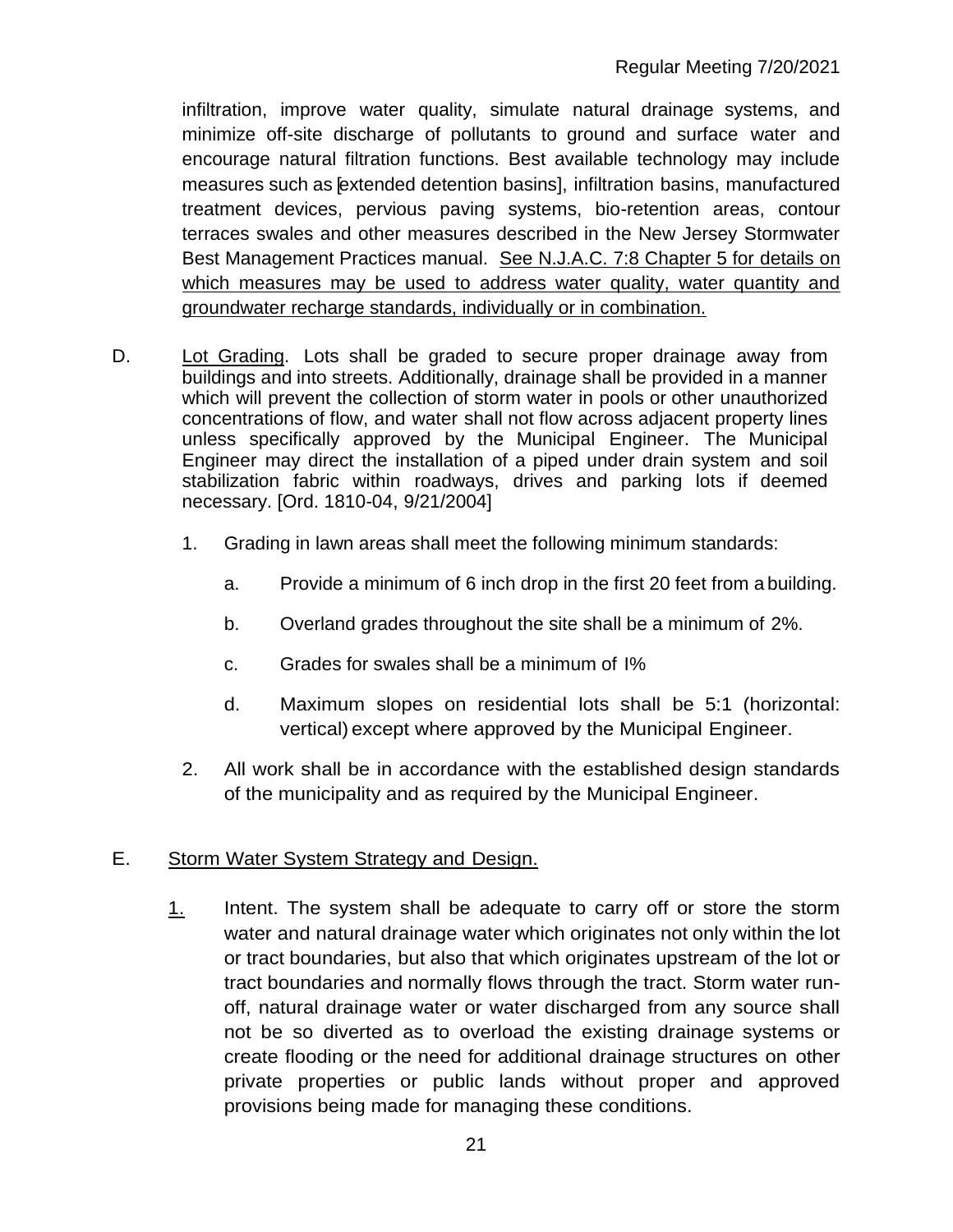- 2. Prohibited Design. Over the sidewalk, under the sidewalk and/or through the curb drains for the purpose of routing the discharge from sump pumps is prohibited. These facilities must outlet into an adequate water course or drainage system as approved by the Municipal Engineer. Roof leaders must be connected to an approved drainage system as approved by the Municipal Engineer. In the absence of a practical outlet for either sump pump or roof leaders, other systems, such as drywells, as approved by the Municipal Engineer may be used. Drywells shall be setback from all property lines a minimum of 10 feet.
- 3. Stormwater management measures. Techniques, designs and performance standards for stormwater management water shall be in accordance with *NJ.A.C.* 7:8-5 and N.J.A.C. 5:21 and shall utilize the New Jersey Best Management Practices Manual to satisfy the green infrastructure, groundwater recharge, stormwater runoff quality and quantity standards.
- 4. Soil testing is required for all proposed infiltration basins, bio-retention basins, porous paving systems and drywells. Testing shall be witnessed by the Municipal Engineer, unless such requirement is waived. The testing shall confirm the permeability of the soils, depth of the water table and seasonal high water table. The design shall provide the required separation from the seasonal high water table per the BMP Manual.
- 5. Whenever possible, all lots shall be designed to provide positive drainage to the roadway facility fronting same without flowing onto or across adjacent property. Where this is impractical, the disposal of storm drainage through adjacent properties shall be through easement areas by underground piping and inlets, swales, et cetera. The depth of standing water at the pavement gutter line shall not exceed 9 inches for a 100-year storm event.
- F. Storm Water Management Storm water management shall be required for all tracts except as subsequently noted below and shall be designed to provide adequate storage of storm water runoff for a 100-year storm event with water quality, infiltration, pollution control, safety standards and other measures as required by N.J.A.C.c.7:8. Additional requirements include:
	- 1. Basin required. A basin or other stormwater approved control method shall be required if site improvements will increase storm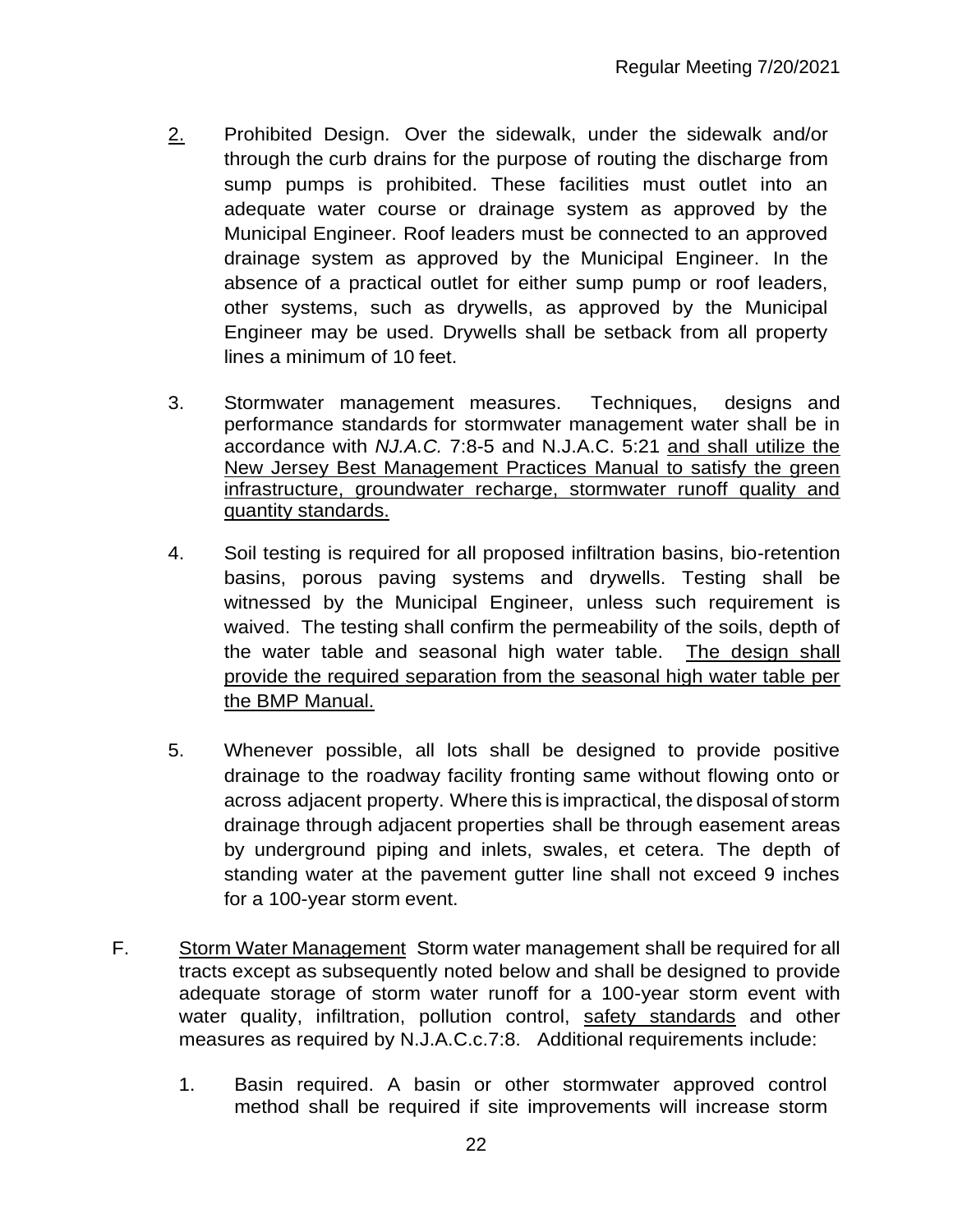water runoff by one (1) cubic foot per second (CFS) in the 100-year storm event. Low impact development techniques shall be utilized to limit the creation of runoff.

- 2. Permitted basin location. All storm water management basins shall conform to the following siting requirements.
	- a. Any storm water management basin in a residential zoning district shall be located within the setbacks for a principal building on the lot. For the purposes of this sub-paragraph, a residential district shall also include the PVD-1, PVD-2 and MX-1 zones. For purposes of determining compliance, the setback shall be measured from the toe of an exterior slope of the bermed edge of a basin or, when the edge is not bermed, the water's edge reached in a I00-year storm event, whichever provides the greater setback.
	- b. In accordance with §525.H. I .c, no storm water management facility, including basins, shall be located within a required landscape buffer.
- 3. Use of retaining walls. No storm water management facility shall make use of retaining walls unless approved as part of a formal landscaping plan under sub- paragraph *-5* below or if located in the interior of a basin and not visible from a public right-of-way or adjacent property (whether developed or undeveloped) from ground level.
- 4. Naturalistic design required for detention. The detention area shall be graded creatively to blend into the surrounding landscape and imitate a natural depression with an irregular edge. Linear or geometric shapes are to be avoided unless approved as part of a formal landscaping plan under sub-paragraph *-5* below.
- 5. Formal design permitted for retention. The design for stormwater retention facilities may use a variety of landscape forms, including formal reflecting pools, fountain features, and naturalistic lakes and ponds. Retaining walls may be utilized when essential to formal landscape designs which incorporate water features and/or stormwater management functions.
- 6. Conveyance. Detention basins shall be designed to convey all runoff from the I00- year storm event from the basin without creating adverse impacts on property. Backwater impacts from the filling of the basin shall also be considered in the design of the facility.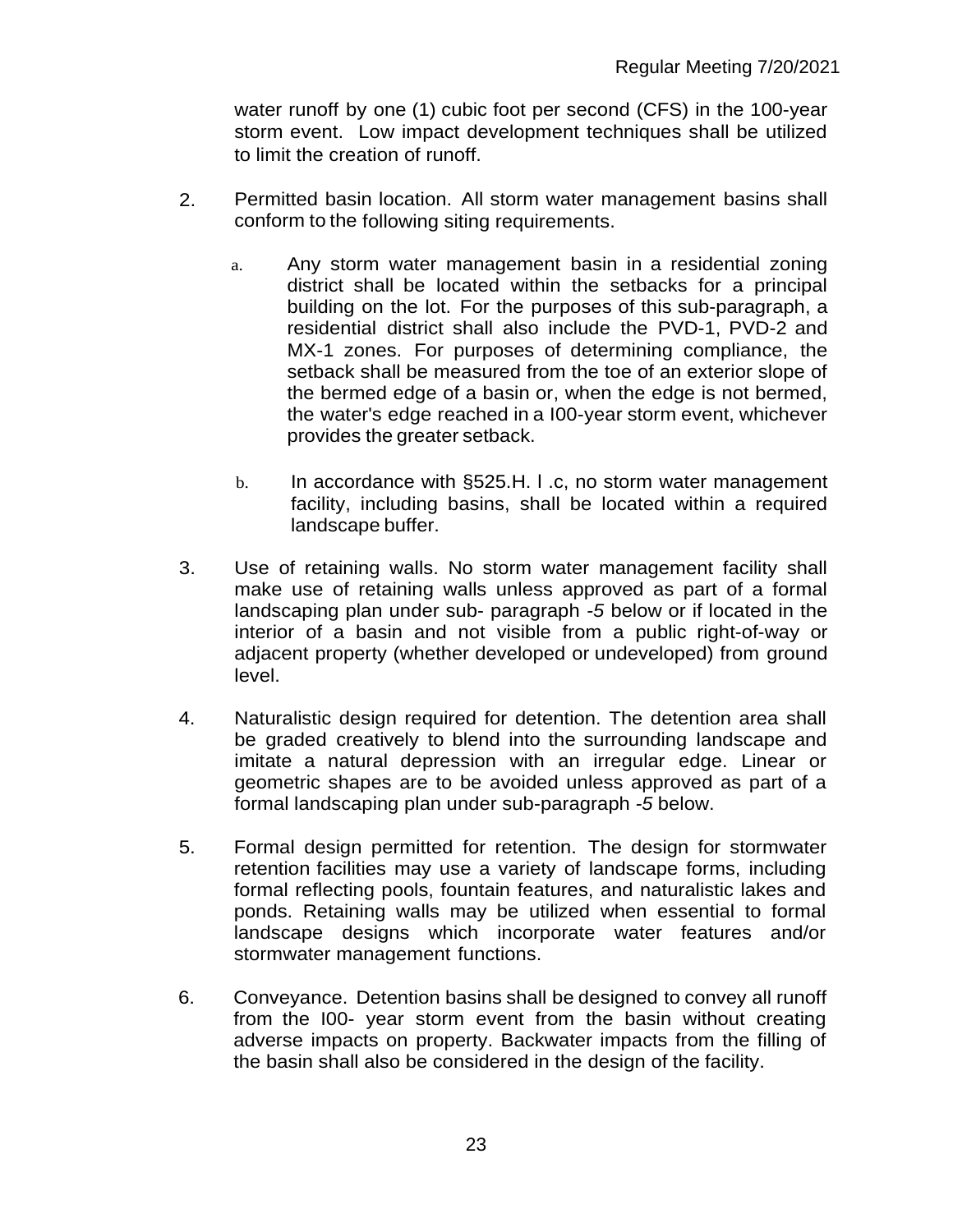- 7. Detention basins shall discharge into a stable outfall structure, whether natural or manmade. Stability calculations based on the 100-year storm outflow shall be required showing adherence to Soil Conservation Service standards.
- 8. Any storm water facility approved as a part of site plan or subdivision application shall be constructed and functioning prior to the issuance of a building permit for construction of a building. In the event that an approved site plan includes the renovation or adaptive reuse of an existing building, the Municipal Engineer shall have the discretion to waive strict compliance with this sub-paragraph.
- 9. An agreement for the ownership and maintenance of detention facilities serving two or more lots, with cross easements, shall be furnished to the satisfaction of the Board of Jurisdiction.
- 10. Detention basins shall be constructed on individual lots (not part of a residential building lot) in all residential subdivisions and may be constructed within an easement in all residential minor subdivisions.
- 11. For development with less than one-quarter( $\frac{1}{4}$ ) acre of new impervious surface coverage, a deed restriction shall be established which limits the total new impervious surface coverage to less than one-quarter(¼) acre. This impervious surface coverage limitation shall be applied to the subject lot or equally distributed between all lots within a subdivision, as deemed appropriate by the Board of Jurisdiction.
- G. Landscaping. Stormwater management areas including retention and detention basins, drainage ditches and swales, and wetland areas shall be landscaped in accordance with the standards in §525 and shall contain indigenous species to the maximum extent practical. This may involve integration of these areas as aesthetic landscape features, naturalized wetland areas, or active and passive recreation areas, in addition to their stormwater management function. Detention and retention basins should be located in cleared areas where reasonably feasible.
- H. Stormwater Facility Maintenance (See also §529.I)
	- 1. Maintenance of the stormwater facilities shall be the responsibility of the owner of the property upon which the [detention] facility is located. A maintenance manual, prepared in accordance with N.J.A.C.7:8-5.8 is required and shall be recorded with the Mercer County Clerk's Office. Annual maintenance reporting requirements shall be included as required by the Municipal Engineer. The owner may be a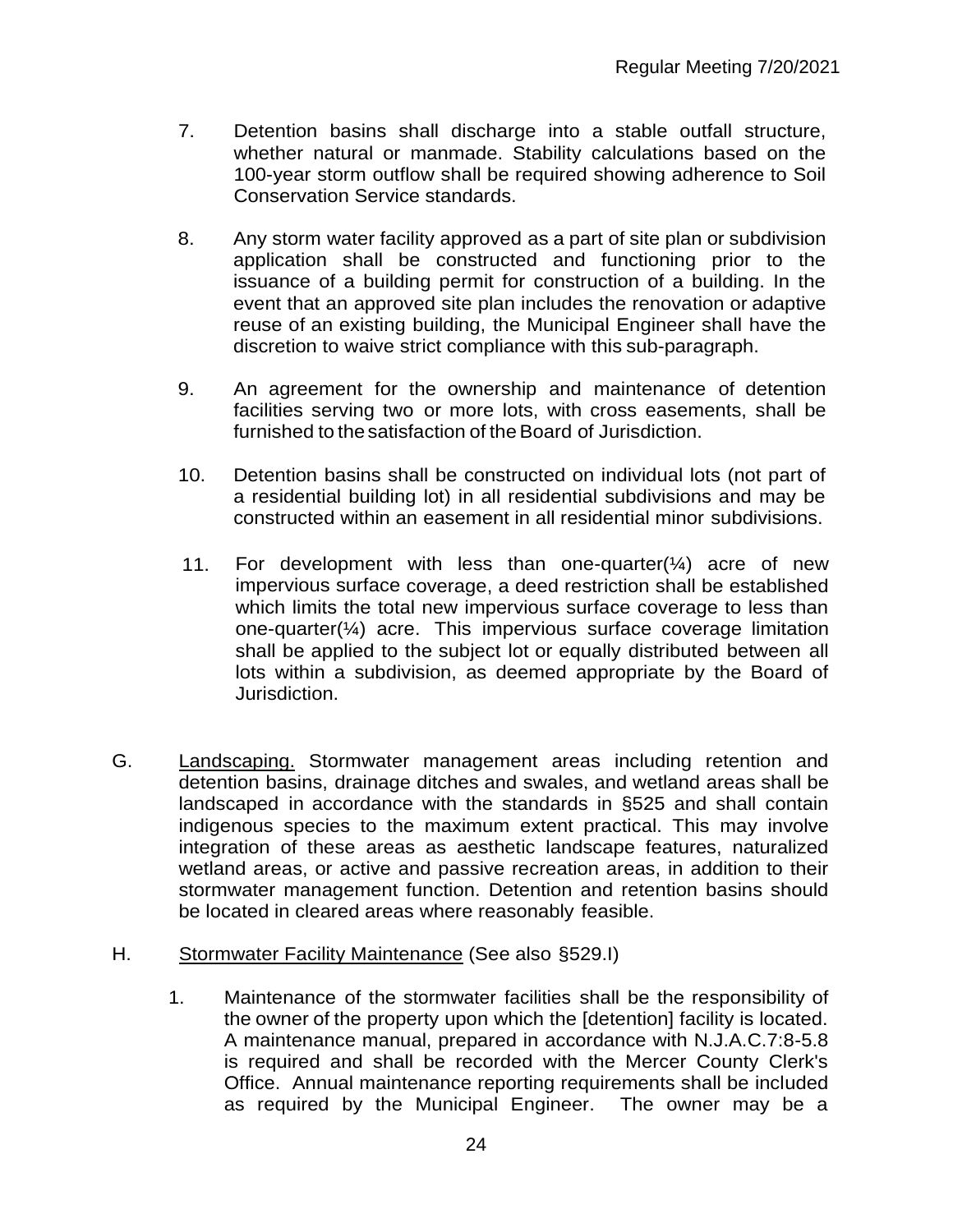homeowner's organization or an open space organization established for the purpose of owning and maintaining common lands and facilities including conservation, open space, floodplain, drainage, recreation and park areas and shall be in accordance with *N.J.S.A.* 40:55D-43 and the following provisions except that, under certain conditions, the municipality will maintain the [detention] facility, subject to the conditions as defined herein. See also §529 for provisions concerning the establishment of homeowners' associations for open space.

- 2. Membership in any homeowners or created open space organization by all property owners shall be mandatory. Such required membership in any such organization and the responsibilities upon the members shall be in writing between the organization and the individual in the form of a covenant with each member accepting liability for a pro rata share of the organization's costs and providing that the municipality shall be a party beneficiary to such covenant entitled to enforce its provisions. The terms and conditions of said covenant shall be reviewed by the planning board attorney prior to final approval.
	- 3. Executed deeds shall be tendered to the municipality simultaneously with the granting of final approval stating that the prescribed use(s) of the lands in the common ownership shall be absolute and not subject to revision for possible future development.
- 4. The homeowners or open space organization shall be responsible for liability insurance, municipal taxes, maintenance of land and facilities and inspection and certification of facilities that may be erected on any land deeded to such organization and shall hold the municipality harmless from any liability.
- 5. Any assessment levied by the homeowners or open space organization may become a lien on the private properties in the development. The duly created organization shall be allowed to adjust the assessment to meet changing needs and any deeded· lands may only be sold, donated or in some other way conveyed to the municipality for public purposes only.
- 6. The homeowners or open space organization initially created by the developer shall clearly describe in its bylaws the rights and obligations of any homeowner and tenant in the planned development, along with the covenant and model deeds and the articles of incorporation of the association prior to the granting of final approval by the municipality.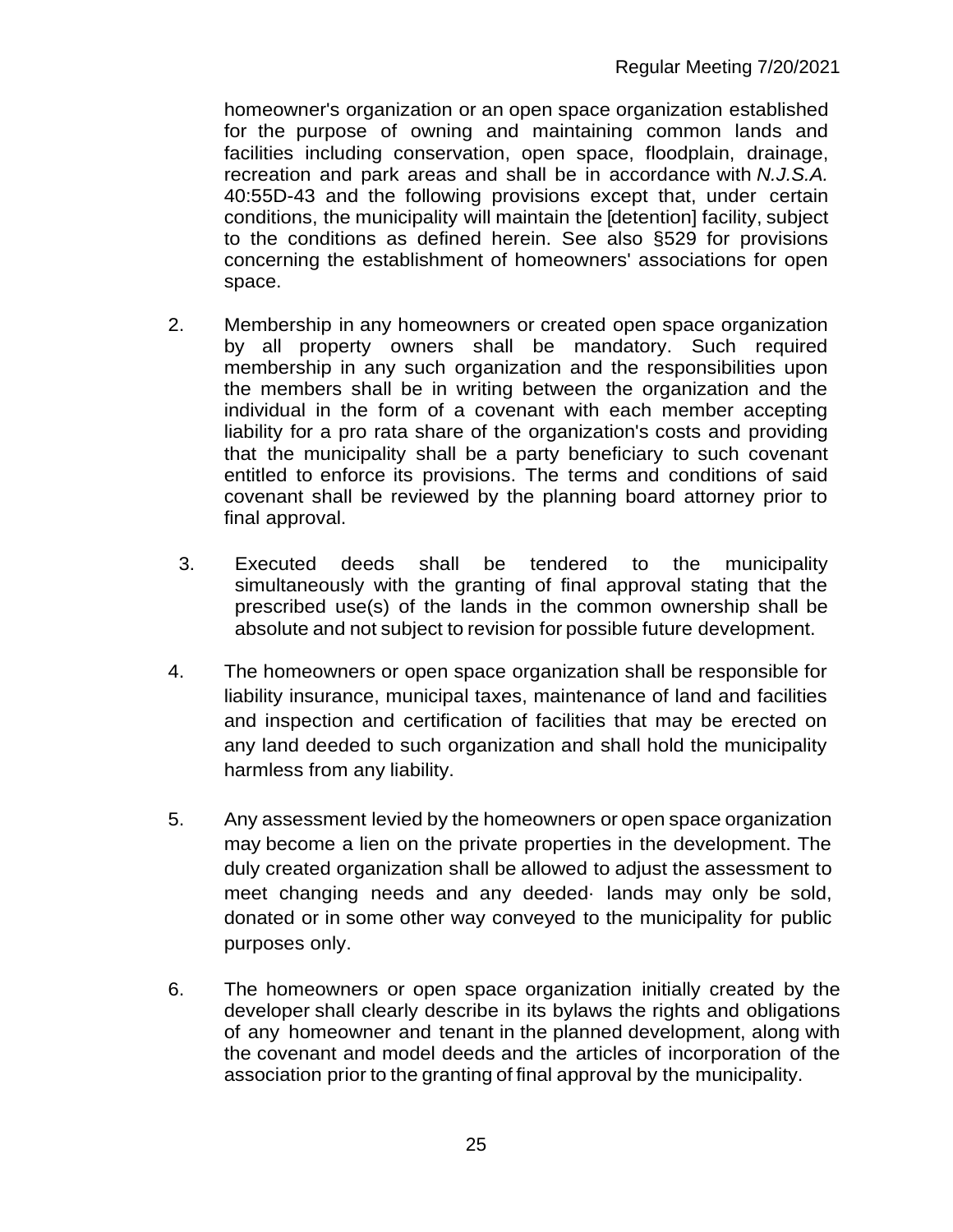- 7. Part of the development proposals submitted to and approved by the municipality shall be provisions to ensure that control of the homeowners or open space organization will be transferred to the individual lot owners in the development based on a percentage of the dwelling units sold and/or occupied, together with assurances in the bylaws that the organization shall have the maintenance responsibilities for all lands to which they hold title.
- 8. Should the proposed development consist of stages, the Board may require that acreage proportionate in size to the stage being considered for final approval be set aside simultaneously with granting of final approval for that particular stage, even though these lands may be located in a different section of the overall development.
- 9. In the event that the facility becomes a danger to public safety or public health, or if it is in need of maintenance, the municipality shall so notify in writing the responsible person. From that notice, the responsible person shall have 14 days to affect such maintenance and repair of the facility in a manner that is approved by the Municipal Engineer or his designee. If the responsible person fails or refuses to perform such maintenance and repair, the municipality may immediately proceed to do so and shall bill the cost thereof to the responsible person.
- 10. In certain situations, the municipality's governing body may accept the ownership and maintenance responsibilities of detention facilities subject to conditions including but not limited to the following:
	- a. Where the only facility requiring homeowners' organization maintenance is the detention basin, the governing body may consider assuming ownership and maintenance responsibilities upon agreement with the developer to pay the pro-rata share of the cost to maintain the detention facility at the time of the granting of a certificate of occupancy. The pro-rata share of cost shall be the total estimated cost of such maintenance including insurance, inspections, and certifications as required by State and local rules and regulations in accordance with a formula on file with and calculated by the Municipal Engineer.
- I. Easement Requirements. See also §527, Land Use Restrictions.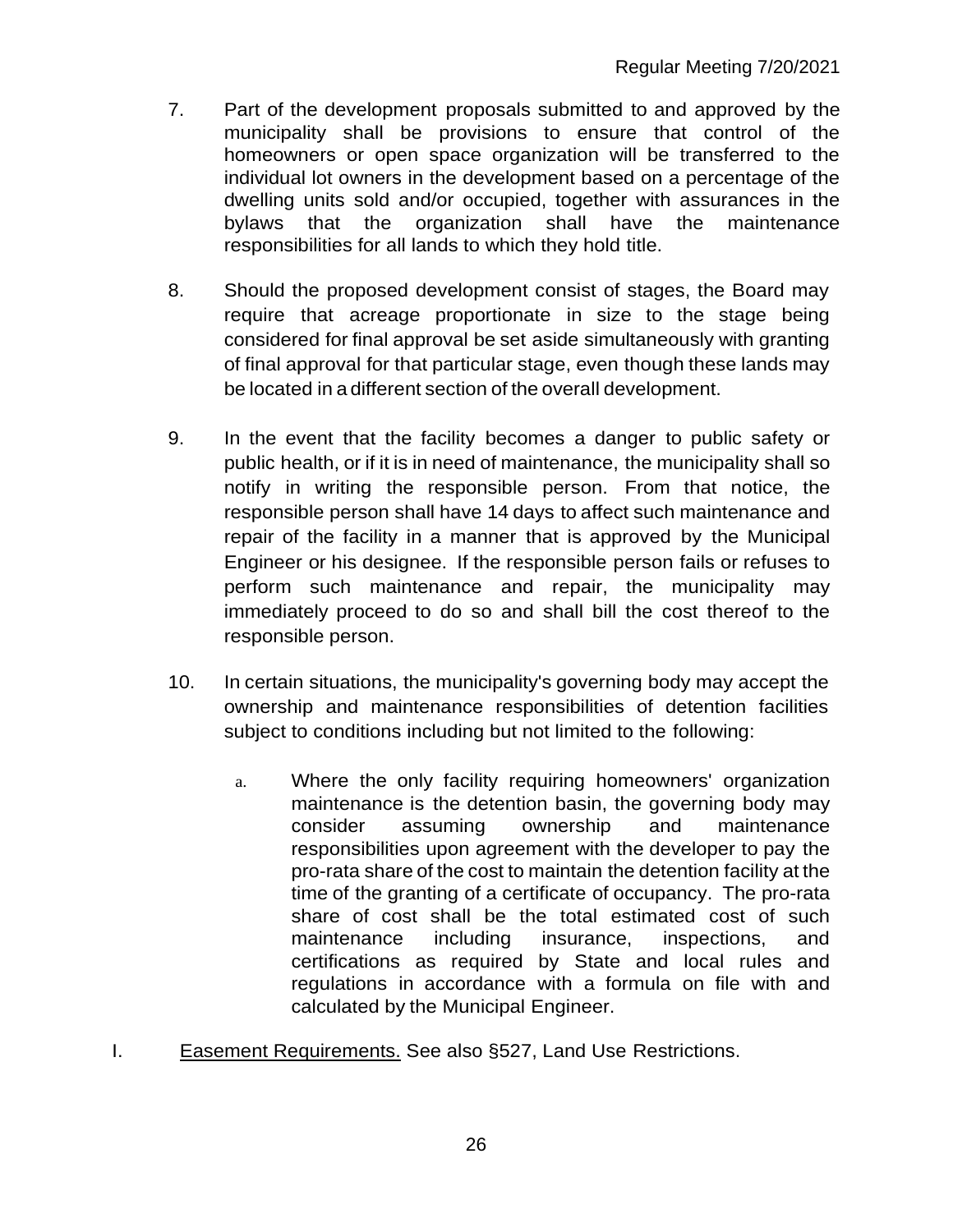- 1. Where required by the municipality, if a lot or tract is traversed by a watercourse, surface or underground drainage way or drainage system, channel, stream or drainage swale, there shall be provided and dedicated a drainage right-of-way easement to the municipality or other owners of private underground drainage system conforming substantially with the lines of such watercourse or drainage system and of such width or construction or both as will be adequate to accommodate expected storm water runoff in the future, based upon reasonable growth potential in the municipality and in any event, meeting any minimum widths and locations shown on any adopted Official Map or Master Plan. Such easement dedication shall be expressed on the plat as follows: "Drainage easement granted to for the purposes provided for and expressed in the Land Use Ordinance of the Township."
	- 2. No structures, trees, shrubs or obstacles of any kind shall be installed within the limits of the drainage easements and such prohibition shall be recorded as such in the easement deeds. Fences may be constructed in drainage easements under Lawrence Township jurisdiction if the following conditions are met:
		- a. Fence must cross easement at 90° angle.
		- b. Access opening 16' in width must be provided via either removable sections or gates.
		- c. Lower edge of fence must be minimum 6" above the ground for width of the easement.
		- d. No other structures, grade alterations or landscaping may be installed in the easement.
		- e. Access for Township personnel will be provided upon reasonable notice. Owner is responsible for removing fence sections, unlocking gates, etc.
		- f. Fence may not be constructed directly above a drainage pipe along a property line.
		- g. An agreement summarizing the above conditions must be recorded in the Mercer County Clerk's office. Proof of recording is required prior to issuance of a building permit.
		- h. Fences may be constructed in easements under other agency jurisdiction if written authorization from easement owner is provided.

Adopted: July 20, 2021

Additions Underlined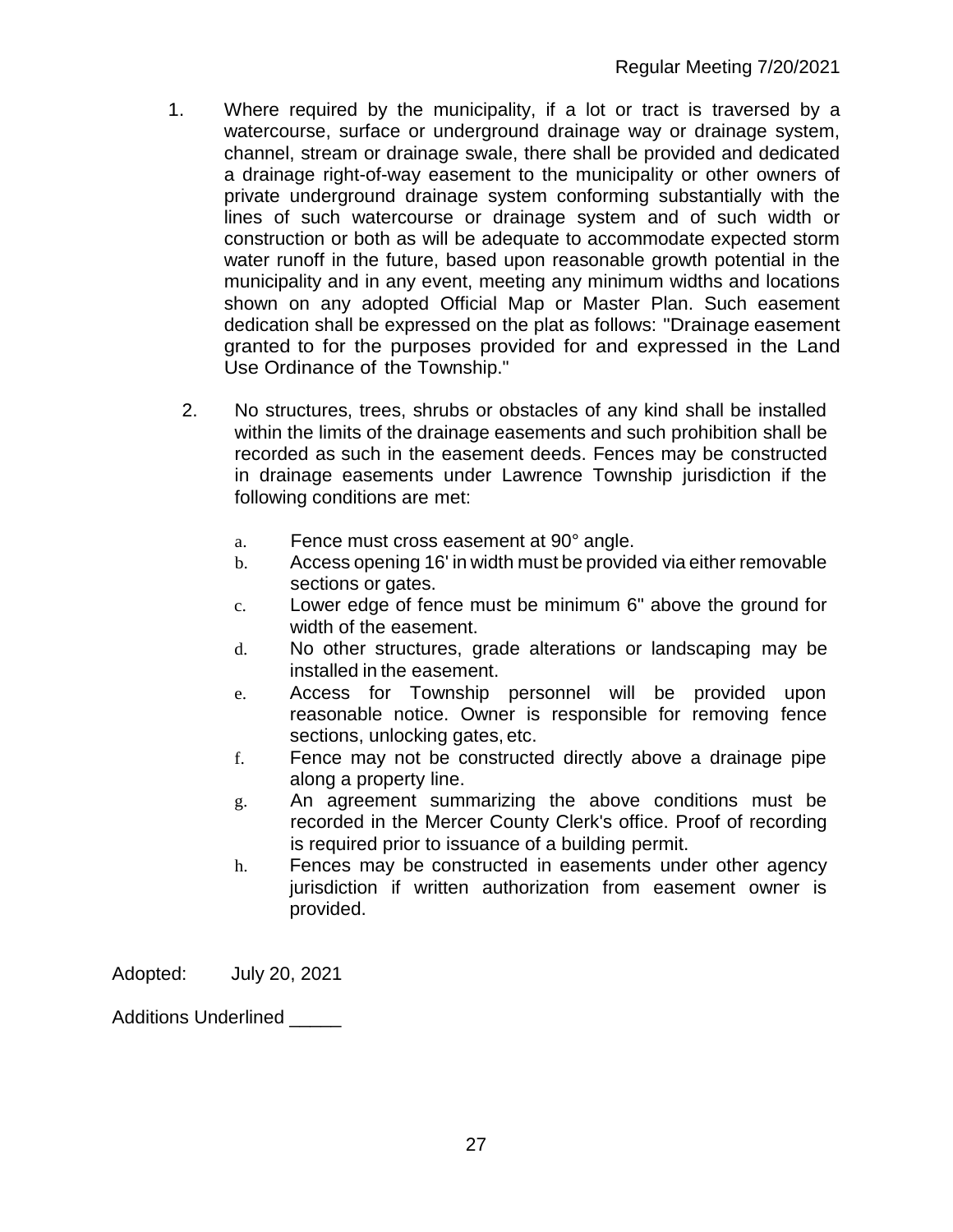The Ordinance was adopted after the public hearing thereon, on the following roll call vote:

| <b>COUNCIL</b>        | <b>AYE</b> | <b>NAY</b> | <b>PRESENT</b> | <b>ABSENT</b> | <b>ABSTAIN</b> | <b>MOVE</b> | <b>SECOND</b> |
|-----------------------|------------|------------|----------------|---------------|----------------|-------------|---------------|
| <b>Mr. Bobbitt</b>    |            |            |                |               |                |             |               |
| Ms. Lewis             |            |            |                |               |                |             |               |
| <b>Mr. Powers</b>     |            |            |                |               |                |             |               |
| Mr. Ryan              |            |            |                |               |                |             |               |
| <b>Mayor Kownacki</b> | -          |            |                |               |                |             |               |

 $\sim\sim\sim$ 

Mayor Kownacki read by title, an ordinance entitled, AN ORDINANCE BY THE TOWNSHIP OF LAWRENCE IN MERCER COUNTY, NEW JERSEY RESTRICTING THE OPERATION OF CANNABIS BUSINESS WITHIN ITS GEOGRAPHICAL BOUNDARIES TO CERTAIN DESIGNATED TO CERTAIN DESIGNATED AREAS AND ZONES"

Ms. Martha Friend, 976 Lawrenceville Road, thanked the Council for opting in and adopting the Cannabis Ordinance tonight as it speaks highly of the Township values. She indicated in speaking with a member of Council from Princeton, they decided to opt out (briefly) to allow themselves more time to review the matter, and she suggested they talk to Lawrence Township Council being they seem to have already studied the matter.

Councilman Bobbitt stated he would like to thank Mr. Gene Truncellito for his letter to Council in opposition to the Cannabis Ordinance 2400-21. He indicated although it was a lengthy letter, it was very tactful in laying out his opinion and feelings about the Lawrence Township opting in to allow cannabis businesses in the Township. He indicated he appreciates the dialogue from residents even if he does not agree, and he just wanted him to know that his letter was received and duly noted by the Council.

Edward Wiznitzer, 118 Darrah Lane, stated he has been waiting 50 years for this Ordinance, and it is high time it has come along, as he has known so many people whose lives were destroyed and ruined by draconian marijuana laws all over the country. It has been a terror in terms of people losing their education, careers and spending time in jail because they smoked something that the law said they should not smoke. And, he knows from conversation that the Council has done a lot of work in planning for this and evaluating the possibilities in terms of suitable locations, volume and the number of facilities that are appropriate for the Township, and he applauds them for the excellent job they have done.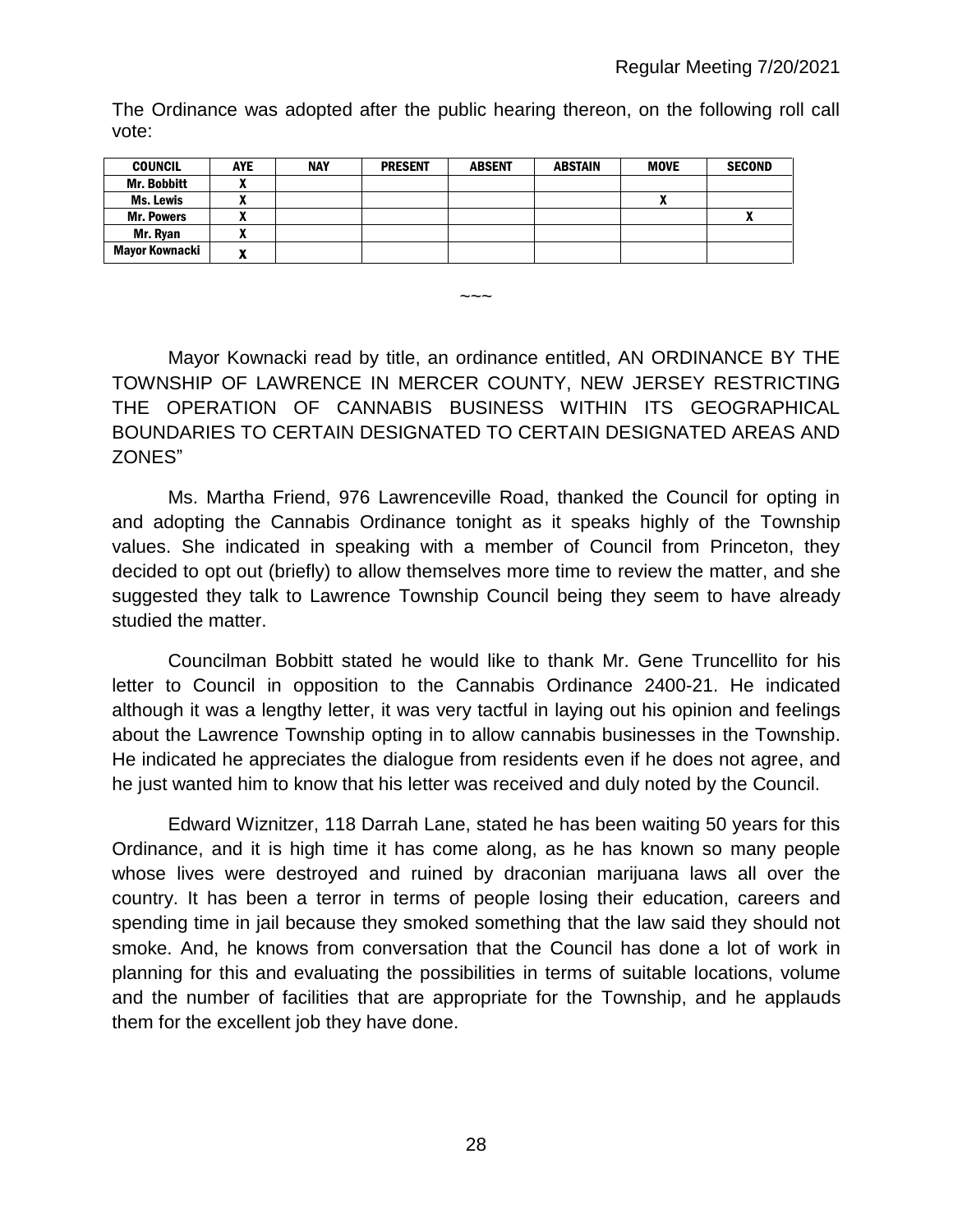Mr. Wiznitzer questioned if Zen Leaf is an existing licensed medical dispensary and whether the dispensary would be eligible to apply for another recreational license. Because, if they are granted such a license, they would be depriving another one of the two businesses that the Township is allowing and eliminating their competition which is something he would like the Council to think about when the regulations come out. Councilwoman Lewis replied "yes" Zen Leaf is a licensed medical dispensary. As for the recreational license, it would be up to the State as to whether the business would be able to apply for another license, and the State has not created the regulations to have any of those licenses as of yet. And, as previously discussed by Mr. Roskos, there will be several revisions over time, this Ordinance just creates a floor for what they can do over the next 5 years so they can meet the State requirement. Thereafter, Mr. Nerwinski provided a summary of what is proposed in the Ordinance as it relates the number of licenses that can be issued in a specific location.

Ordinance No. 2400-21

AN ORDINANCE BY THE TOWNSHIP OF LAWRENCE IN MERCER COUNTY, NEW JERSEY RESTRICTING THE OPERATION OF CANNABIS BUSINESSES WITHIN ITS GEOGRAPHICAL BOUNDARIES TO CERTAIN DESIGNATED AREAS AND ZONES

**WHEREAS**, in 2020, New Jersey voters approved Public Question No. 1, which amended the New Jersey Constitution to allow for the legalization of a controlled form of marijuana called "cannabis" for adults at least 21 years of age; and

**WHEREAS**, on February 22, 2021, Governor Murphy signed into law P.L. 2021, c. 16, known as the "*New Jersey Cannabis Regulatory, Enforcement Assistance, and Marketplace Modernization Act*" (the "Act"), which legalizes the recreational use of marijuana by adults 21 years of age or older, and establishes a comprehensive regulatory and licensing scheme for commercial recreational (adult-use) cannabis operations, use and possession; and

**WHEREAS,** the Act establishes six marketplace classes of licensed businesses, including:

- Class 1 Cannabis Cultivator license, for facilities involved in growing and cultivating cannabis;
- Class 2 Cannabis Manufacturer license, for facilities involved in the manufacturing, preparation, and packaging of cannabis items;
- Class 3 Cannabis Wholesaler license, for facilities involved in obtaining and selling cannabis items for later resale by other licensees;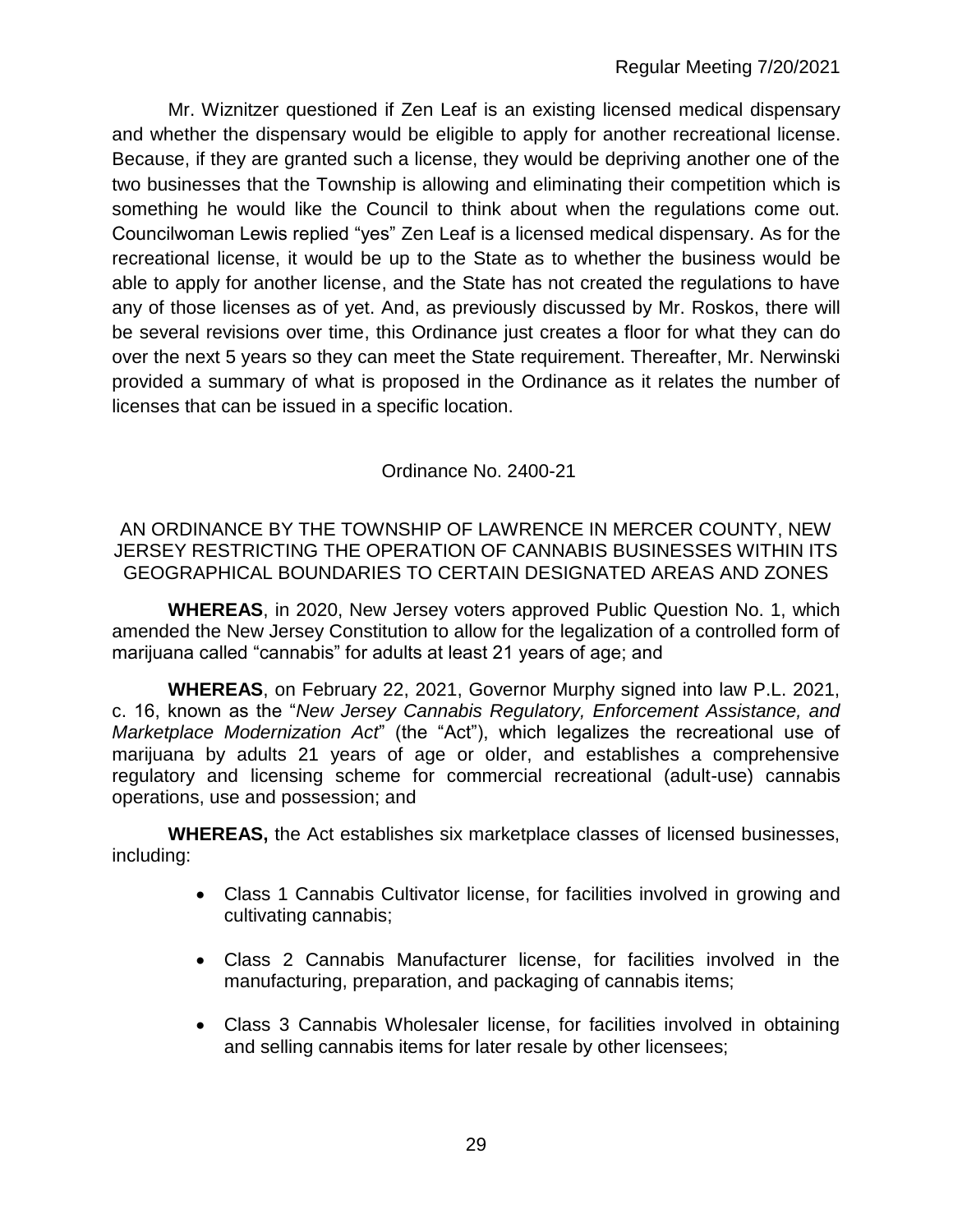- Class 4 Cannabis Distributor license, for businesses involved in transporting cannabis plants in bulk from one licensed cultivator to another licensed cultivator, or cannabis items in bulk from any licensed cannabis business to another;
- Class 5 Cannabis Retailer license for locations at which cannabis items and related supplies are sold to consumers; and
- Class 6 Cannabis Delivery license, for businesses providing courier services for consumer purchases that are fulfilled by a licensed cannabis retailer to make deliveries of the purchased items to a consumer, and which service would include the ability of a consumer to make a purchase directly through the cannabis delivery service which would be presented by the delivery service for fulfillment by a retailer and then delivered to a consumer.

**WHEREAS**, section 31a of the Act authorizes municipalities by ordinance to adopt regulations governing the number of cannabis establishments (defined in section 3 of the Act as "a cannabis cultivator, a cannabis manufacturer, a cannabis wholesaler, or a cannabis retailer"), cannabis distributors or cannabis delivery services allowed to operate within their boundaries, as well as the location manner and times operation of such establishments, distributors or delivery services, and establishing civil penalties for the violation of any such regulations; and

**WHEREAS**, section 31b of the Act authorizes municipalities by ordinance to permit, regulate or prohibit the operation of any one or more classes of cannabis establishments, distributors, or delivery services anywhere in the municipality; and

**WHEREAS**, section 31b of the Act also stipulates that any municipal regulation or prohibition must be adopted within 180 days of the effective date of the Act (*i.e.*, by August 22, 2021); and

**WHEREAS**, pursuant to section 31b of the Act, the failure to do so shall mean that for five years thereafter, the growing, cultivating, manufacturing, selling, and reselling of cannabis and cannabis items shall be permitted uses in all industrial zones and the retail selling of cannabis items to consumers shall be a conditional use in all commercial and retail zones; and

**WHEREAS**, after the initial and any subsequent five-year period following a failure to enact local regulations or prohibitions, the municipality shall again have 180 days to adopt an ordinance regulating or prohibiting cannabis businesses, but any such ordinance would be prospective only and would not apply to any cannabis business already operating within the municipality; and

**WHEREAS,** the governing body of the TOWNSHIP OF LAWRENCE (hereafter, the "TOWNSHIP") has determined that, due to present uncertainties regarding the potential future impacts that allowing one or more classes of cannabis business might have on New Jersey municipalities in general, and on the TOWNSHIP in particular, it is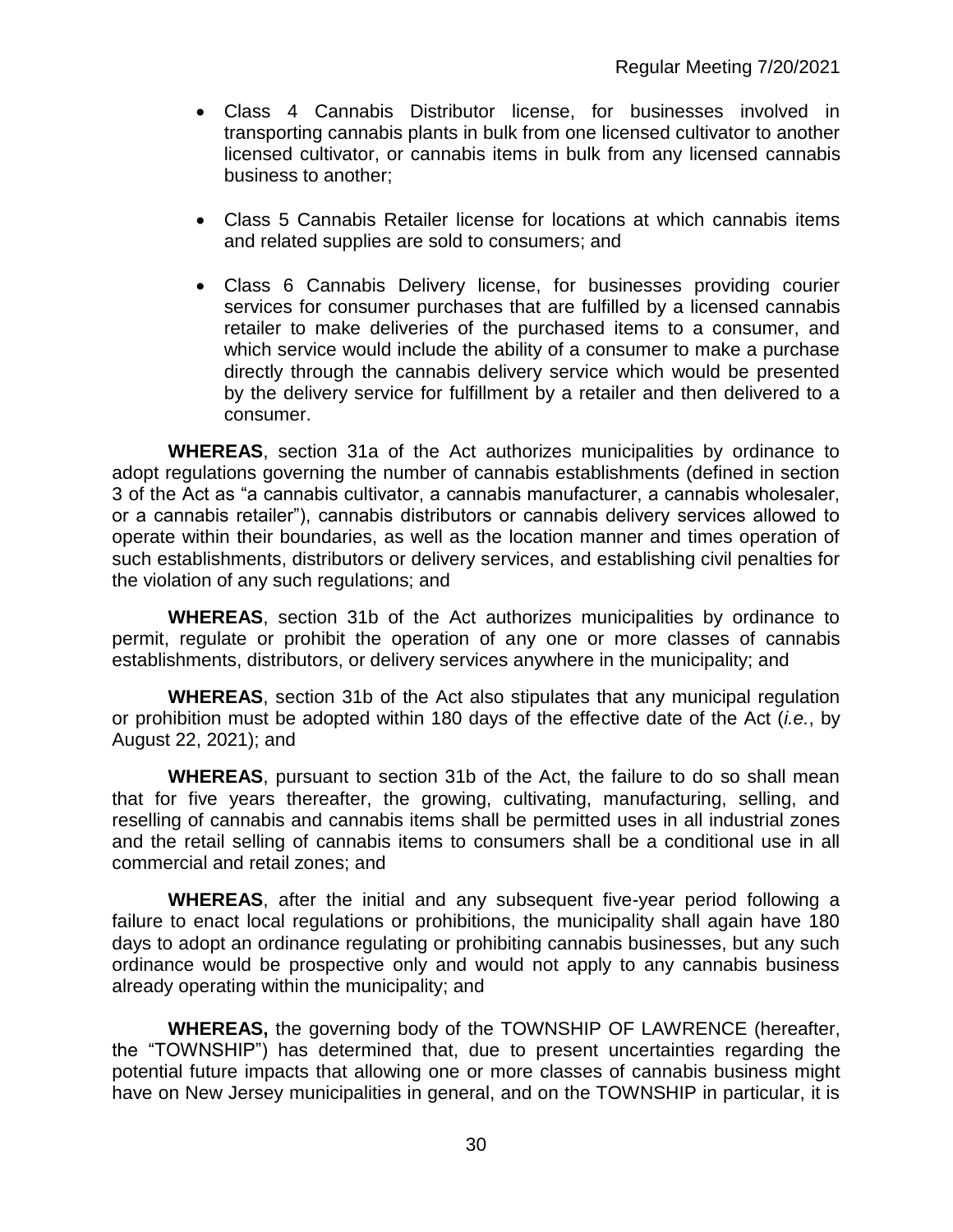at this time necessary and appropriate, and in the best interest of the health, safety and welfare of the TOWNSHIP's residents and members of the public who visit, travel or conduct business in the TOWNSHIP, to designate certain areas and land use zones within the TOWNSHIP in which the six marketplace classes of licensed cannabisrelated businesses may operate within the geographic boundaries of the TOWNSHIP; and

**NOW, THEREFORE, BE IT ORDAINED,** by the governing body of the TOWNSHIP OF LAWRENCE, in the County of Mercer, State of New Jersey, as follows:

1. Pursuant to section 31b of the New Jersey Cannabis Regulatory, Enforcement Assistance, and Marketplace Modernization Act (P.L. 2021, c. 16), all cannabis establishments, cannabis distributors, or cannabis delivery services are hereby designated to operate within the boundaries of the TOWNSHIP as follows:

2. Mixed Use 2 (MX-2) District: the following marketplace classes of licensed cannabis businesses shall be permitted uses:

- a. Class 1 Cannabis Cultivator
- b. Class 2 Cannabis Manufacturer
- c. Class 3 Cannabis Wholesaler
- d. Class 4 Cannabis Distributor

3. Mixed Use 3 (MX-3) District: the following marketplace classes of licensed cannabis businesses shall be permitted uses:

- a. Class 1 Cannabis Cultivator
- b. Class 2 Cannabis Manufacturer
- c. Class 3 Cannabis Wholesaler
- d. Class 4 Cannabis Distributor

4. Limited Industry (LI-1) District: the following marketplace classes of licensed cannabis businesses shall be permitted uses:

- a. Class 1 Cannabis Cultivator
- b. Class 2 Cannabis Manufacturer
- c. Class 3 Cannabis Wholesaler
- d. Class 4 Cannabis Distributor

5. Regional Commercial (R.C.) District: the following marketplace classes of licensed cannabis businesses shall be permitted uses:

- a. Class 5 Cannabis Retailer
- b. Class 6 Cannabis Delivery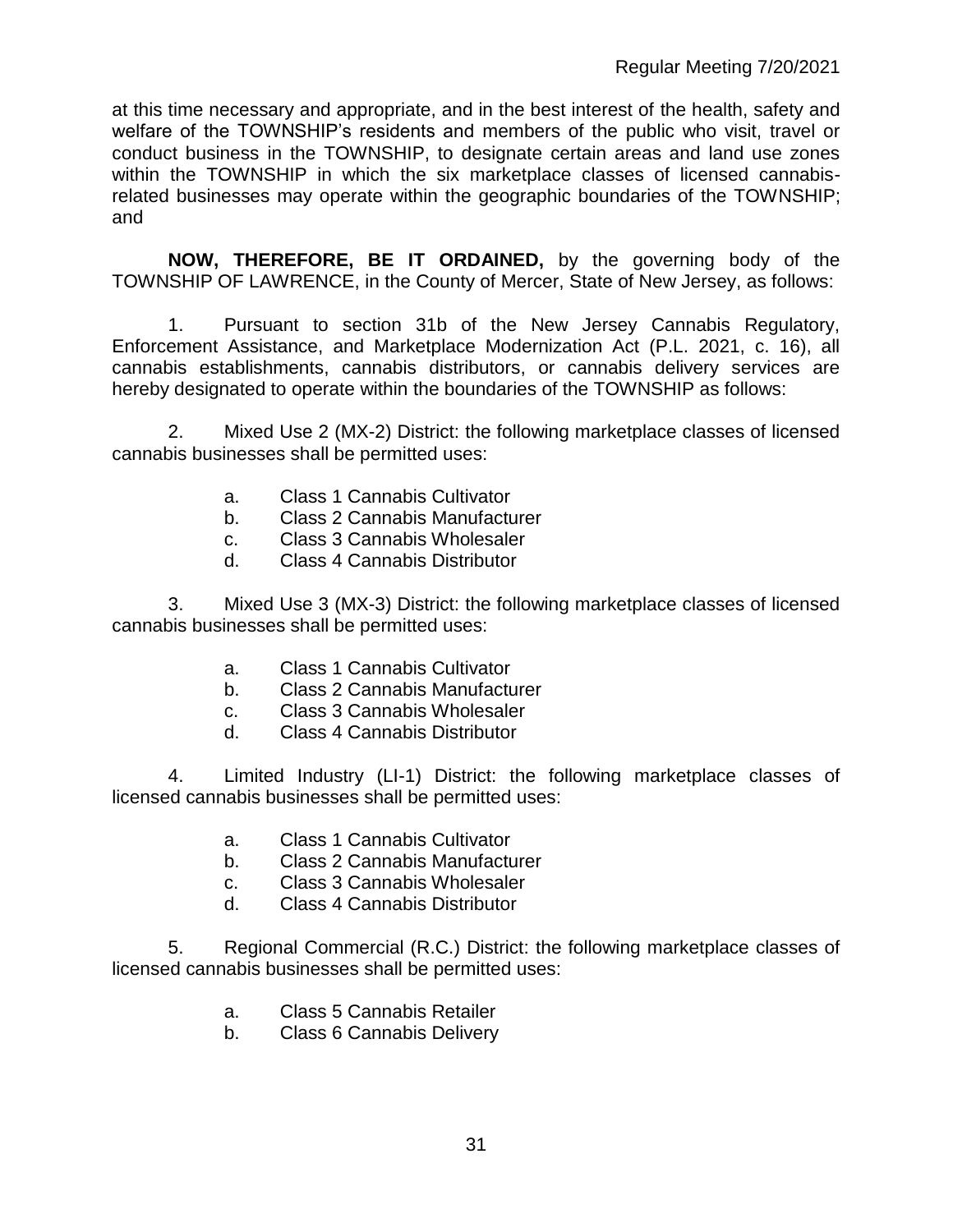6. Highway Commercial (H.C.) District where the property has frontage on U.S. Highway Route 1 between Franklin Corner Road and Quakerbridge Road: the following marketplace classes of licensed cannabis businesses shall be permitted uses:

- a. Class 5 Cannabis Retailer
- b. Class 6 Cannabis Delivery

7. The number of Class 5 Cannabis Retailers shall not exceed two (2) in the Township at any time. Any currently licensed medicinal marijuana operator in the Township may not be denied under this provision to operate hereafter as a licensed Class 5 Cannabis Retailer or Class 6 Cannabis Delivery Service.

8. The Township shall impose a municipal transfer tax pursuant to the Act for the maximum amount allowable for: (a) receipts from the sale of cannabis by a cannabis cultivator to another cultivator; (b) receipts from the sale of cannabis by one cannabis establishment to another cannabis establishment ("Cannabis establishment" is defined as a cannabis cultivator, manufacturer, wholesaler, or retailer); (c) receipts from the retail sales of cannabis by a cannabis retailer to consumers.

9. Any article, section, paragraph, subsection, clause, or other provision of the Lawrence Township Municipal Code inconsistent with the provisions of this ordinance is hereby repealed to the extent of such inconsistency.

10. If any section, paragraph, subsection, clause, or provision of this ordinance shall be adjudged by a court of competent jurisdiction to be invalid, such adjudication shall apply only to the section, paragraph, subsection, clause, or provision so adjudged, and the remainder of this ordinance shall be deemed valid and effective.

11. This ordinance shall take effect upon its passage and publication and filing with the County of Mercer Planning Board, and as otherwise provided for by law.

Adopted: July 20, 2021

The Ordinance was adopted after the public hearing thereon, on the following roll call vote:

| <b>COUNCIL</b>     | <b>AYE</b> | <b>NAY</b> | <b>PRESENT</b> | <b>ABSENT</b> | <b>ABSTAIN</b> | <b>MOVE</b>  | <b>SECOND</b> |
|--------------------|------------|------------|----------------|---------------|----------------|--------------|---------------|
| <b>Mr. Bobbitt</b> |            |            |                |               |                |              |               |
| Ms. Lewis          |            |            |                |               |                | $\mathbf{r}$ |               |
| <b>Mr. Powers</b>  |            |            |                |               |                |              |               |
| Mr. Ryan           |            |            |                |               |                |              |               |
| Mayor Kownacki     | w          |            |                |               |                |              |               |

---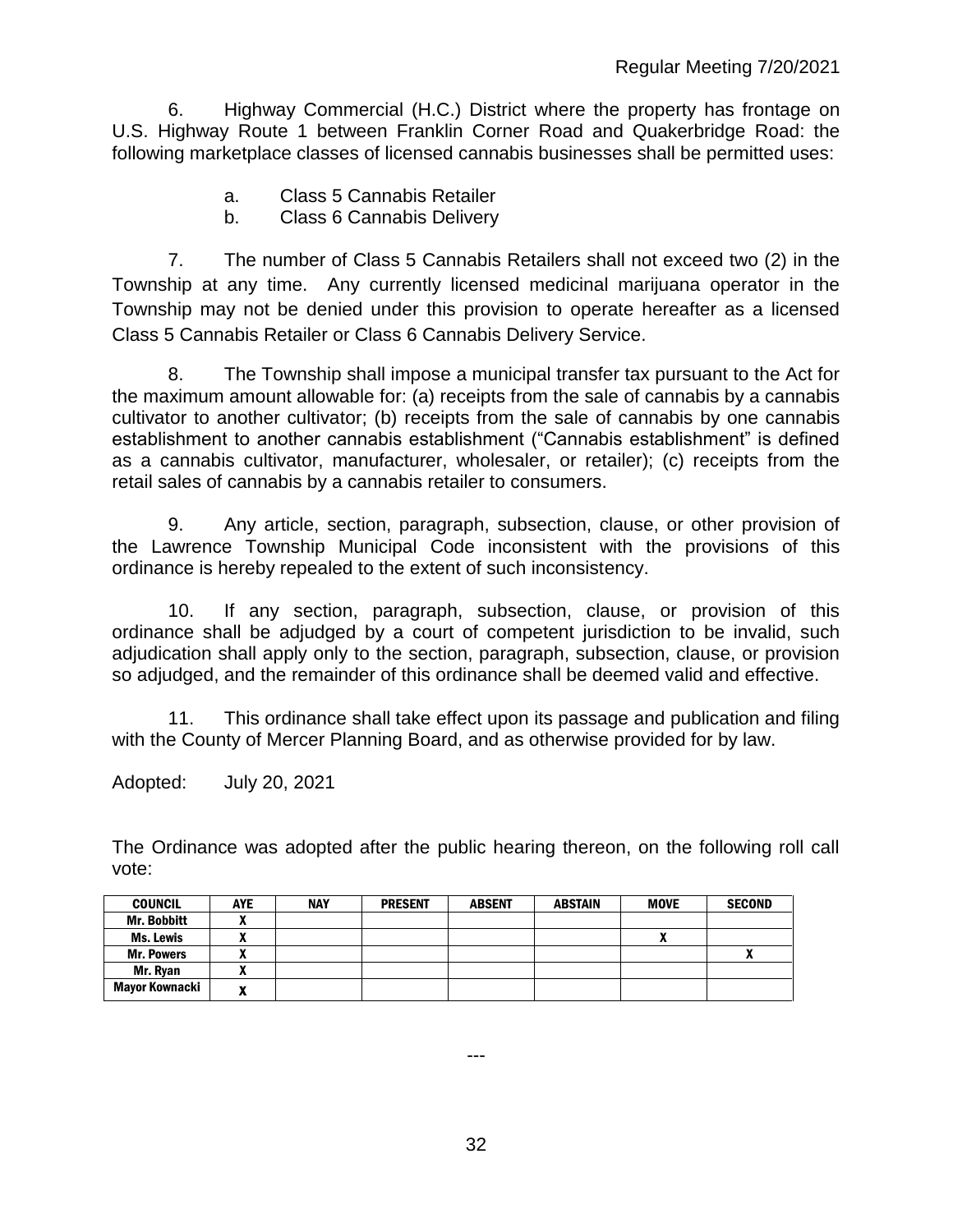## **Manager's Report –**

Mr. Nerwinski submitted invoice listings for the month of July 2021.

Mr. Nerwinski reported that the Pit Stop building has finally been removed from the community as part of their process working with New Jersey Department of Environmental Protection from the grant funding they received. And, with the building being down, it will allow their environmental consultants to study the ground underneath the footprint of the building and provide the Township with an estimate in terms of what is contaminated and will require remediation, which will determine the basis for an additional grant that they would be submitting for funding. He indicated that the Township does not own the property nor do they want to until it is certified clean by the NJDEP. So, the plan they put in place is working out the way it is supposed to, it has taken a little longer than anticipated; but, every signal they are getting from the DEP is positive as how things will work out going forward.

Mr. Nerwinski publicly apologized the members of GEPNA for not informing them when the Pit Stop was going down. He indicated he did spread the word through the Township's Facebook page and Twitter; but they did not want to create such a huge event being the bulldozing of the site was done by another company and not controlled by the Township. And, if the crew had any delays and the Township created an event it could have led to an embarrassing situation…so they instead did Facebook live so people could see, and he will keep them informed of the progress.

Mr. Nerwinski stated the Hero Dog Park on Ohio Avenue, regretfully, did not make the finalist cut for the grant from Pet Safe; but, he did speak with the Municipal Engineer and they will be putting together an RFP to hire a consultant to prepare a Concept Plan and determine what the cost will be to move forward with the project. They plan to push forward as planned which can be done over a period of time and not be costly. The intent is to make that park a more active park for the community. Councilman Bobbitt asked for clarification as to the location of the Dog Park. Mr. Nerwinski replied Hero Dog Park will be located in Hamnett Memorial Park on Ohio Avenue in south Lawrence near the Brunswick Circle.

Mr. Nerwinski reported they are moving the Construction Department's licensing program into current times and they are meeting with potential vendors for software to make it more user-friendly in terms of inspections. He indicated there are other larger towns who now have the ability to utilize their website to apply for certain inspections and have that process visible all the way through so that a resident or business owner can view exactly where their application is in the process as oppose to them being in the dark and having to call. Further, he and the new Construction Official, Michael Rodgers, who is on board with the plan, are very excited about this new plan; although, it will be a little bit of a challenge and transition for the department.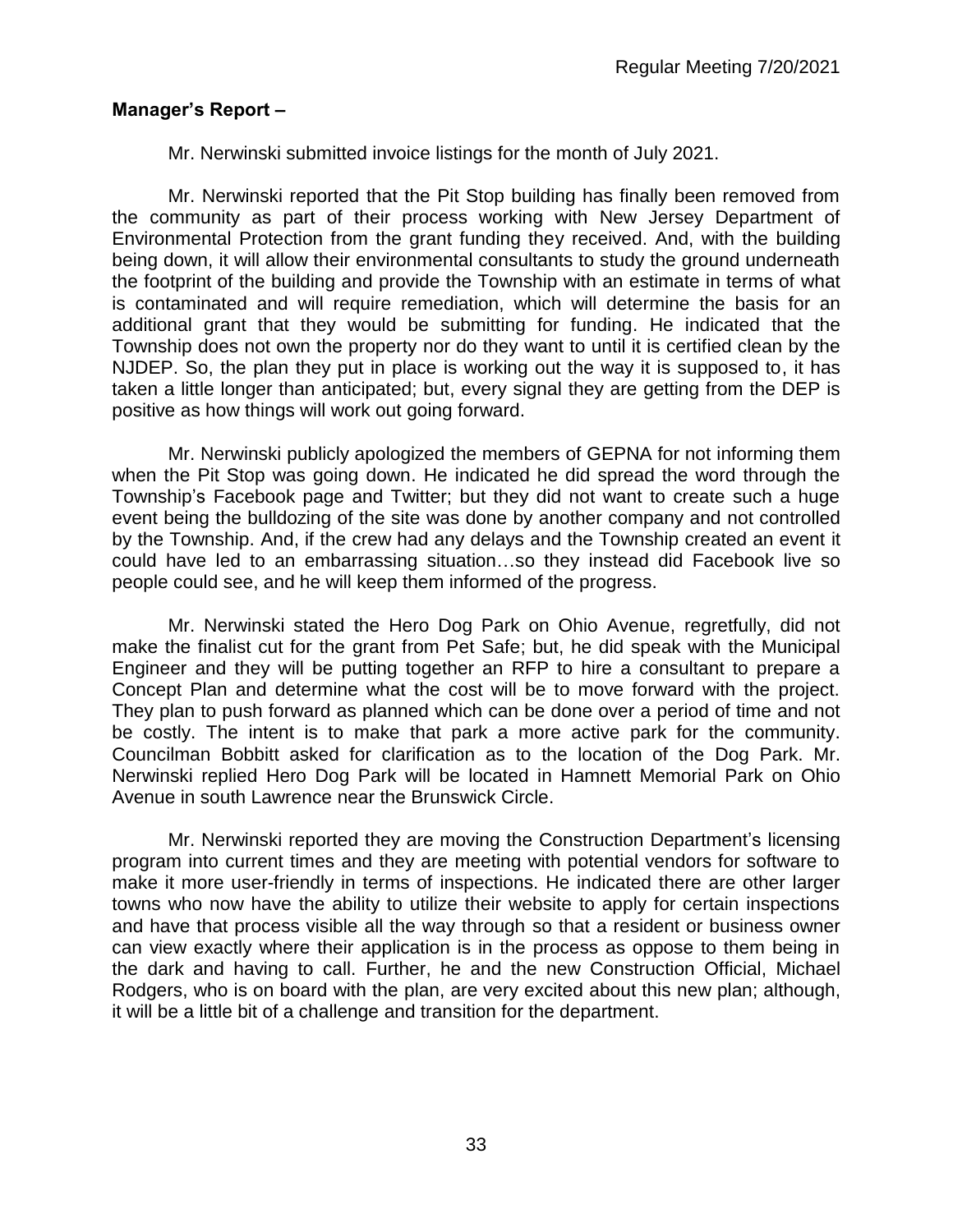Mr. Nerwinski advised that they have a meeting in two weeks to discuss the details which he will provide a report on at the next meeting and that the update is part of the plan to make the new website more user-friendly and have more things to make it easier for the residents and businesses. Councilman Bobbitt thanked Mr. Nerwinski for bringing them up to modern times; something he appreciates as an architect.

---

### **Attorney's Report –**

Mr. Roskos advised at the last meeting he updated the Council on the fire hydrant status which Lawrence Township did inspections on and determined that a significant number of them were not fully operable, as they had the instance where there was house fire and the hydrant did not work. And, during Mr. Oakley's report tonight he brought to the Council's attention the fire hydrant inspections that took place Township-wide; but, he did not give them the full sense of the how many hydrants that are actually dysfunctional…well over 100 hydrants. They have made attempts to get Trenton Water Works to pay attention to this serious matter and they are not alone as Ewing Township and Hamilton Township both are experiencing the same problems. So, given their lack of response, he is amending the Complaint that the Township previously filed in Superior Court against TWW to add a new Count of what should be a basic service for a water utility to provide to its customers being fire safety is something the town pay for and expect and for a fire department to show up at a house and not have the use of a fire hydrant that is sitting right there because it is dysfunctional is a public safety issue that the Township cannot allow to happen. Mr. Nerwinski noted that there are other water companies that service Lawrence Township where that problem does not exist.

#### **Clerk's Report –**

Ms. Norcia reminded everyone again that their 2021 Annual Financial Disclosure Statement needs to be filed if they have not already done so.

---

---

---

#### **Unfinished Business –**

There was no unfinished business.

34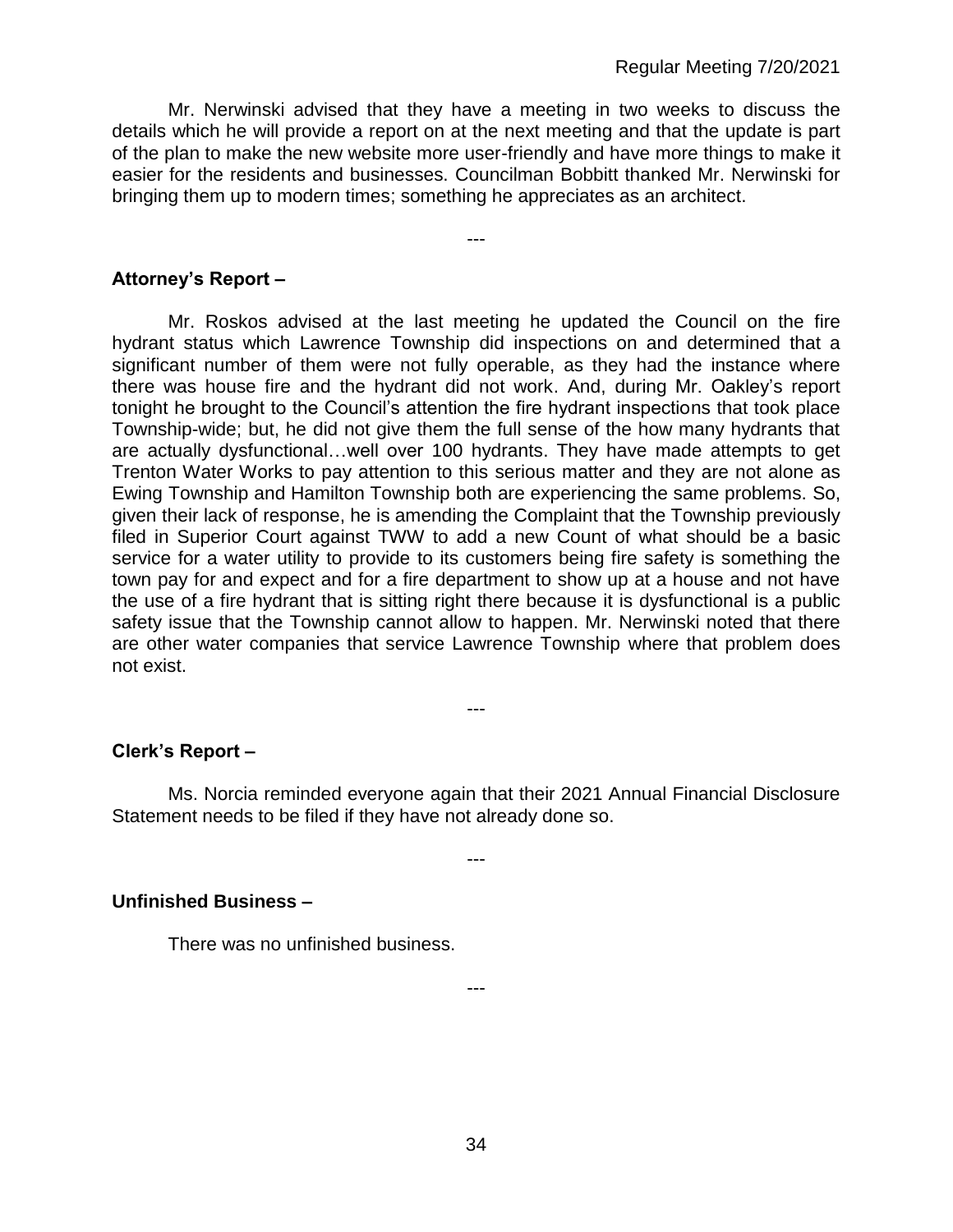### **New Business –**

Councilwoman Lewis stated as they start to return to normalcy from the pandemic they have seen a lot of wonderful things that folks in the community have done during the last 18 months and before COVID; and, who will continue to support each other beyond COVID. Therefore, she was thinking now that they have a new website they might be able to find a way to recognize some of those folks by utilizing the Township website to highlight the volunteers in the community who have done great work and tell the wonderful stories. She indicated National Volunteer Day is in September and it would be great if they could do it as part of that rollout which gives the Municipal Manager a whole month and half to work on. In addition, she thinks it is a really great way to give community members a way to nominate someone in the community that has done something to help them or others in the community. She then asked the consensus of the Council. There were no objections.

---

## **Public Participation (3-minute limitation per speaker)** –

 Ms. Teresita Bastides-Heron, 78 Meriline Avenue, advised that she lives in south Lawrence and she is chair of the Human Relations Committee and President of the GEPNA Association and she has a question for Councilman Ryan as it relates to his comments regarding the Human Relations Committee not replying to his emails. She stated last month when Councilman Ryan mentioned the problem relative to his emails not being responded to everyone turned to each other baffled as to what he was referring to…so, he is lying. She then asked Councilman Ryan if he thought he was better than her that he asked the Municipal Clerk to inform her that he would not be attending the meeting tomorrow instead of contacting her himself when she is the Chair of the Committee and he has both her email and telephone number. She stated whether he likes her or not, she is still the Chair of the Human Relations Committee and as a government official there is a proper way of conducting business.

#### **Resolutions**

---

Resolution Nos. 233-21 (18-A.1) through 263-21 (18-H.13) with the exception of Resolution No. 255-21 (9.A Bid), Resolution 258-21 (9.B Bid), Resolution 259-21 (9.C Bid) and Resolution No. 244-21 (18-D.1 Recreation Refunds) and Resolution 260-21 (18-H.13 Previous Adopted) were approved by the following roll call vote:

| <b>COUNCIL</b>        | <b>AYE</b> | <b>NAY</b> | <b>PRESENT</b> | <b>ABSENT</b> | <b>ABSTAIN</b> | <b>MOVE</b> | <b>SECOND</b> |
|-----------------------|------------|------------|----------------|---------------|----------------|-------------|---------------|
| <b>Mr. Bobbitt</b>    |            |            |                |               |                |             |               |
| Ms. Lewis             | ~          |            |                |               |                |             |               |
| <b>Mr. Powers</b>     |            |            |                |               |                |             | w             |
| Mr. Rvan              | ^          |            |                |               |                |             |               |
| <b>Mayor Kownacki</b> | ~          |            |                |               |                |             |               |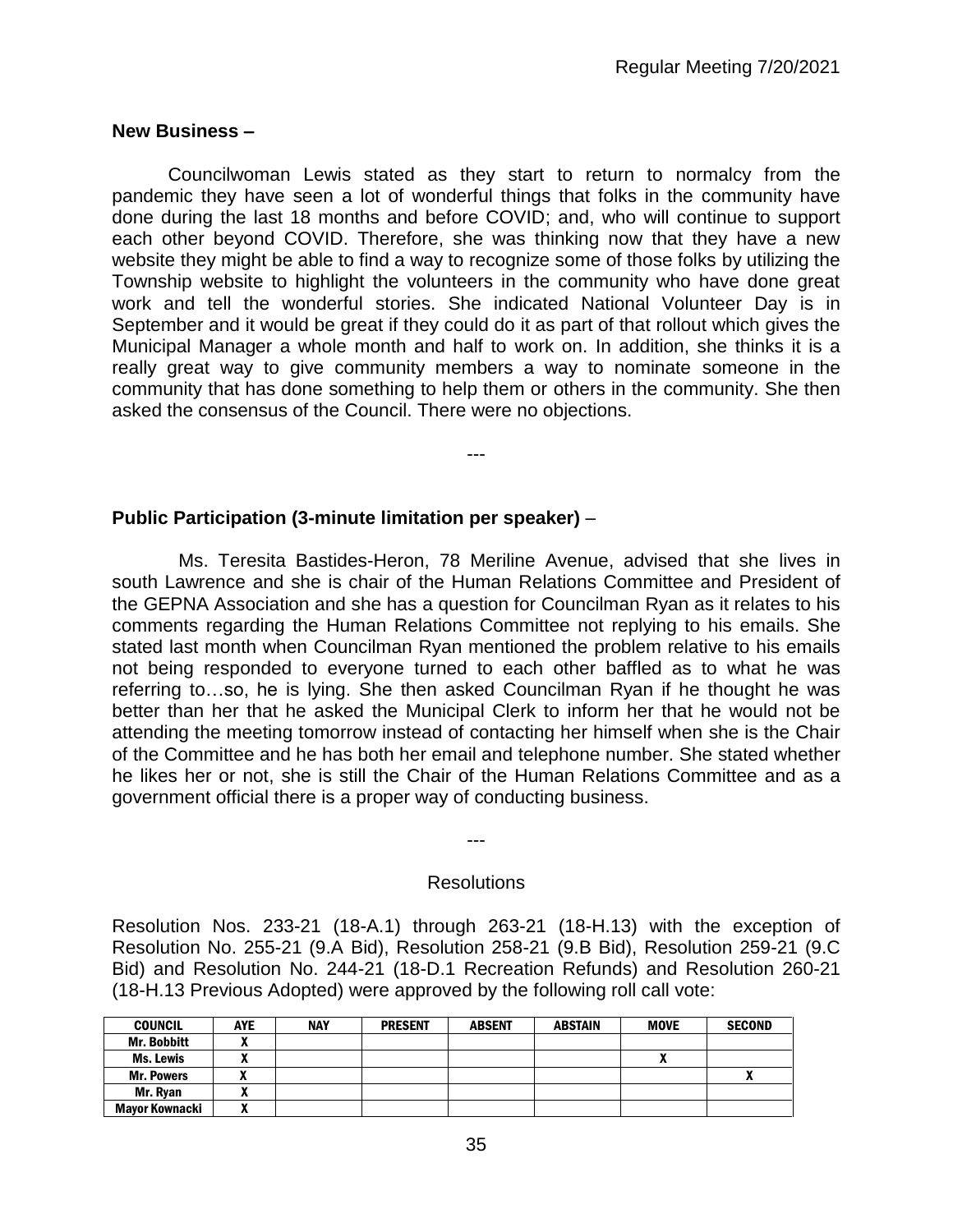Cited Resolutions are spread in their entirety in the Resolution Books of the Township of Lawrence.

 $\sim\sim\sim$ 

Resolution No. 244-21 (18-D.1), Authorizing the Refund of Recreation Refund Fees, was approved by the following roll call vote:

| <b>COUNCIL</b>        | <b>AYE</b> | <b>NAY</b> | <b>PRESENT</b> | <b>ABSENT</b> | <b>ABSTAIN</b> | <b>MOVE</b> | <b>SECOND</b> |
|-----------------------|------------|------------|----------------|---------------|----------------|-------------|---------------|
| <b>Mr. Bobbitt</b>    |            |            |                |               |                | A           |               |
| Ms. Lewis             |            |            |                |               |                |             |               |
| <b>Mr. Powers</b>     |            |            |                |               |                |             | w             |
| Mr. Ryan              | ~          |            |                |               |                |             |               |
| <b>Mayor Kownacki</b> |            |            |                |               |                |             |               |

Cited Resolution is spread in its entirety in the Resolution Books of the Township of Lawrence.

---

#### **Council Initiatives/Liaison Reports –**

There were no Liaison reports.

#### ---

## **Written Communications –**

A. Letter from Gene Truncellito Regarding the Cannabis Ordinance – Discussed under Cannabis Ordinance No. 2400-21.

There being no further business to come before this Council, the meeting adjourned and Council went into Closed Session.

---

7:29 p.m.